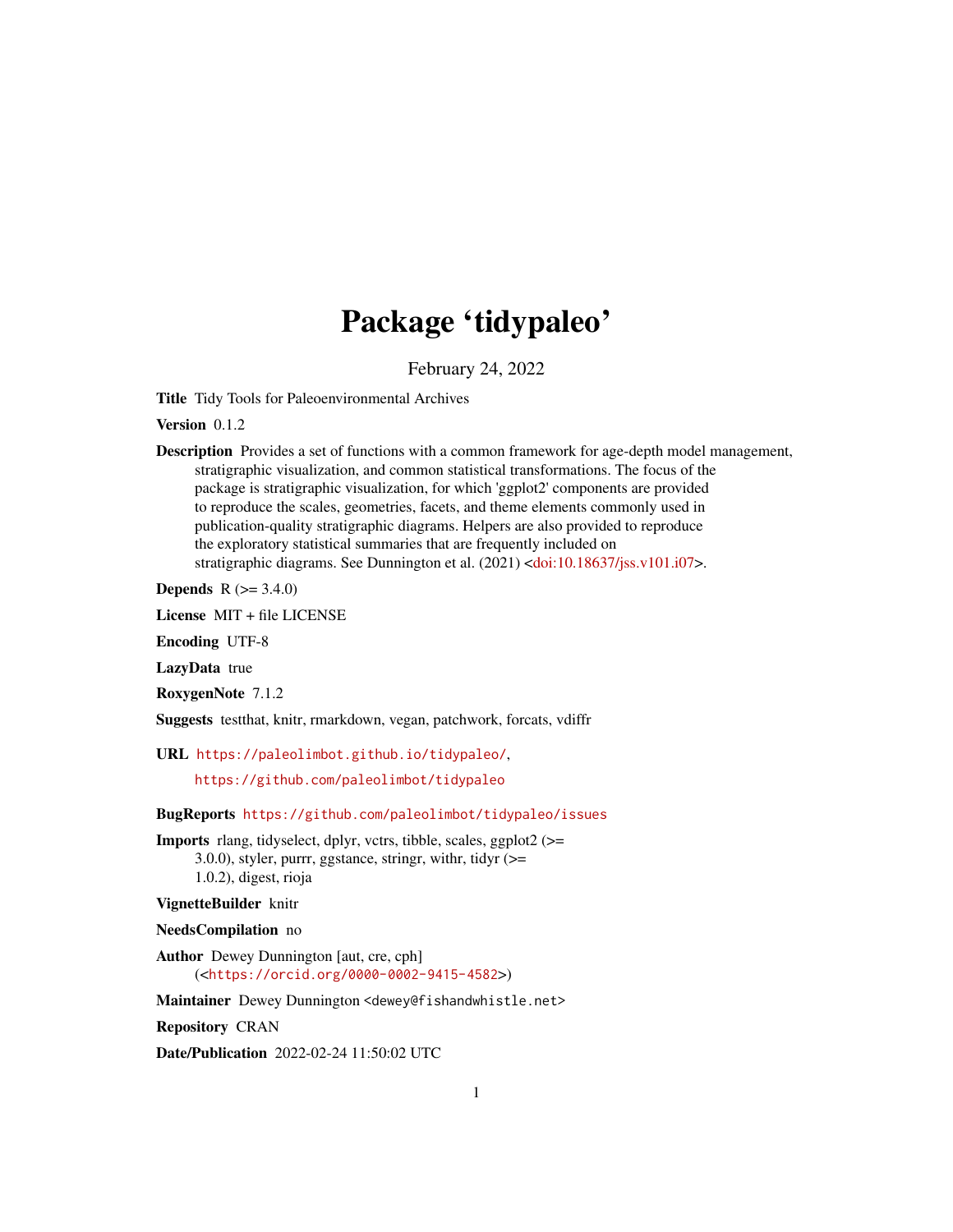## <span id="page-1-0"></span>R topics documented:

|       |                                                                                                                | $\overline{2}$ |
|-------|----------------------------------------------------------------------------------------------------------------|----------------|
|       |                                                                                                                | 3              |
|       |                                                                                                                | $\overline{4}$ |
|       |                                                                                                                | 5              |
|       |                                                                                                                | 6              |
|       |                                                                                                                | $\overline{7}$ |
|       |                                                                                                                | 10             |
|       |                                                                                                                | 11             |
|       |                                                                                                                | 12             |
|       |                                                                                                                | 14             |
|       |                                                                                                                | 15             |
|       |                                                                                                                | 16             |
|       |                                                                                                                | 17             |
|       |                                                                                                                | 17             |
|       |                                                                                                                | 18             |
|       | $layer\_dendrogram \ldots \ldots \ldots \ldots \ldots \ldots \ldots \ldots \ldots \ldots \ldots \ldots \ldots$ | 19             |
|       |                                                                                                                | 21             |
|       |                                                                                                                | 22             |
|       |                                                                                                                | 23             |
|       |                                                                                                                | 24             |
|       |                                                                                                                | 25             |
|       |                                                                                                                | 27             |
|       |                                                                                                                | 28             |
|       |                                                                                                                | 29             |
|       | $predict. age\_depth\_model \dots \dots \dots \dots \dots \dots \dots \dots \dots \dots \dots \dots \dots$     | 30             |
|       |                                                                                                                | 31             |
|       |                                                                                                                | 32             |
|       |                                                                                                                | 33             |
|       |                                                                                                                | 35             |
|       |                                                                                                                | 35             |
|       |                                                                                                                | 37             |
| Index |                                                                                                                | 38             |
|       |                                                                                                                |                |

age\_depth\_as\_sec\_axis *Use an age depth model as a second ggplot axis*

#### Description

Use an age depth model as a second ggplot axis

```
age\_depth\_as\_sec\_axis(x, primary = c("depth", "age"), ...)
```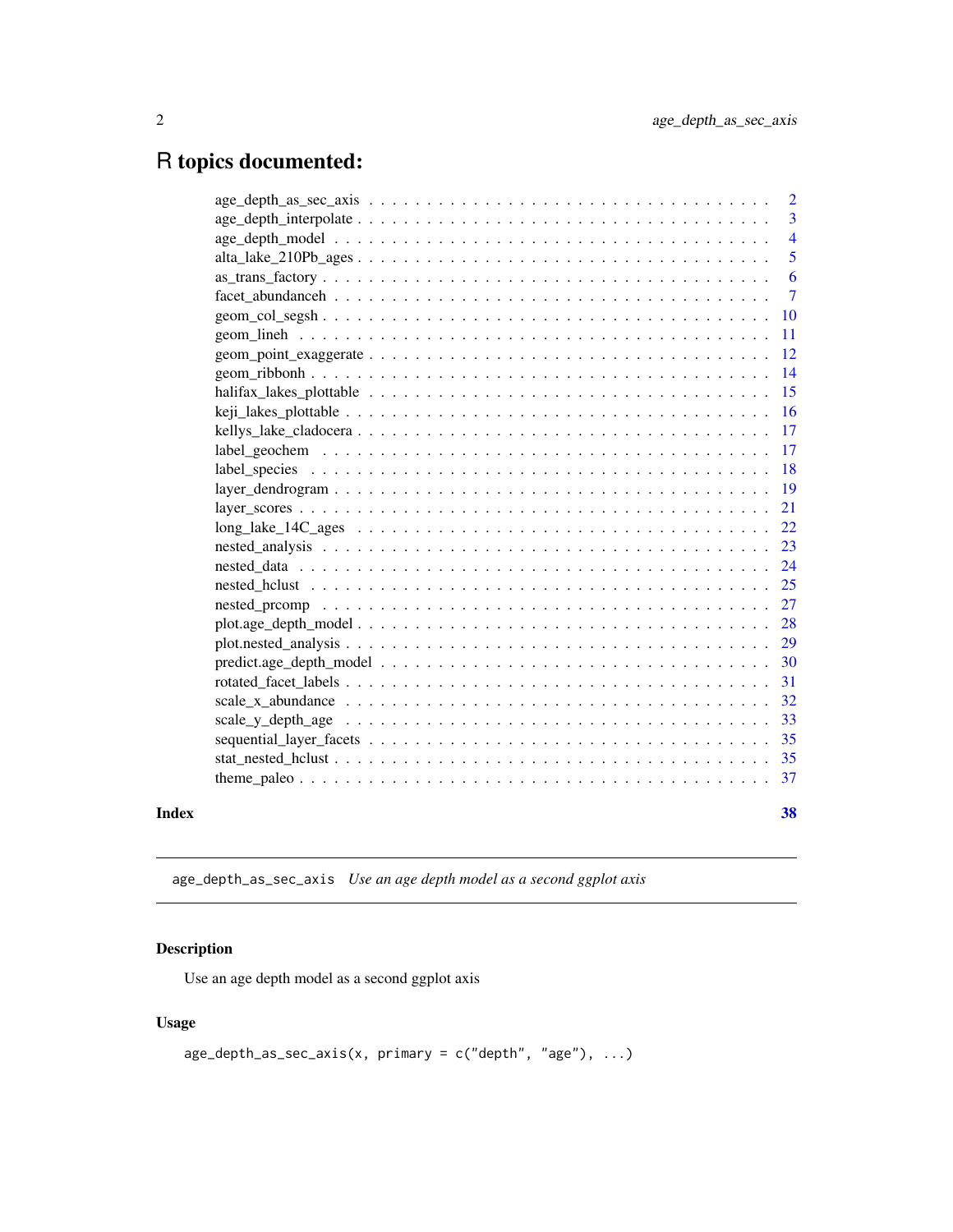<span id="page-2-0"></span>

| x       | An age_depth_model                           |
|---------|----------------------------------------------|
| primary | Specify the primary axis as 'age' or 'depth' |
| $\cdot$ | Passed to sec axis                           |

#### Value

A ggplot2 [sec\\_axis](#page-0-0) for use in [scale\\_x\\_continuous,](#page-0-0) [scale\\_y\\_continuous,](#page-0-0) or their reverse variants.

#### Examples

```
library(ggplot2)
alta_lake_adm <- age_depth_model(
  alta_lake_210Pb_ages,
  depth = depth_cm,
  age = age_year_ad
\mathcal{L}ggplot(alta_lake_210Pb_ages, aes(y = depth_cm, x = age_year_ad)) +
  geom_path() +
  geom_point() +
  scale_y_reverse(sec.axis = age_depth_as_sec_axis(alta_lake_adm))
```
age\_depth\_interpolate *Age-depth model interpolators/extrapolators*

#### Description

Age-depth model interpolators/extrapolators

#### Usage

```
age_depth_interpolate(x, y)
age\_depth\_extrapolate(x, y, x0 = last, y0 = last, slope = NULL)age_depth_exact(x, y)
age_depth_na(x, y)
```
#### Arguments

| X     | A paired vector of x values                             |
|-------|---------------------------------------------------------|
| y     | A paired vector of y values                             |
| x0    | The x value to anchor the transform                     |
| v0    | The y value to anchor the transform                     |
| slope | The slope (in units of $y/x$ ) to use for the transform |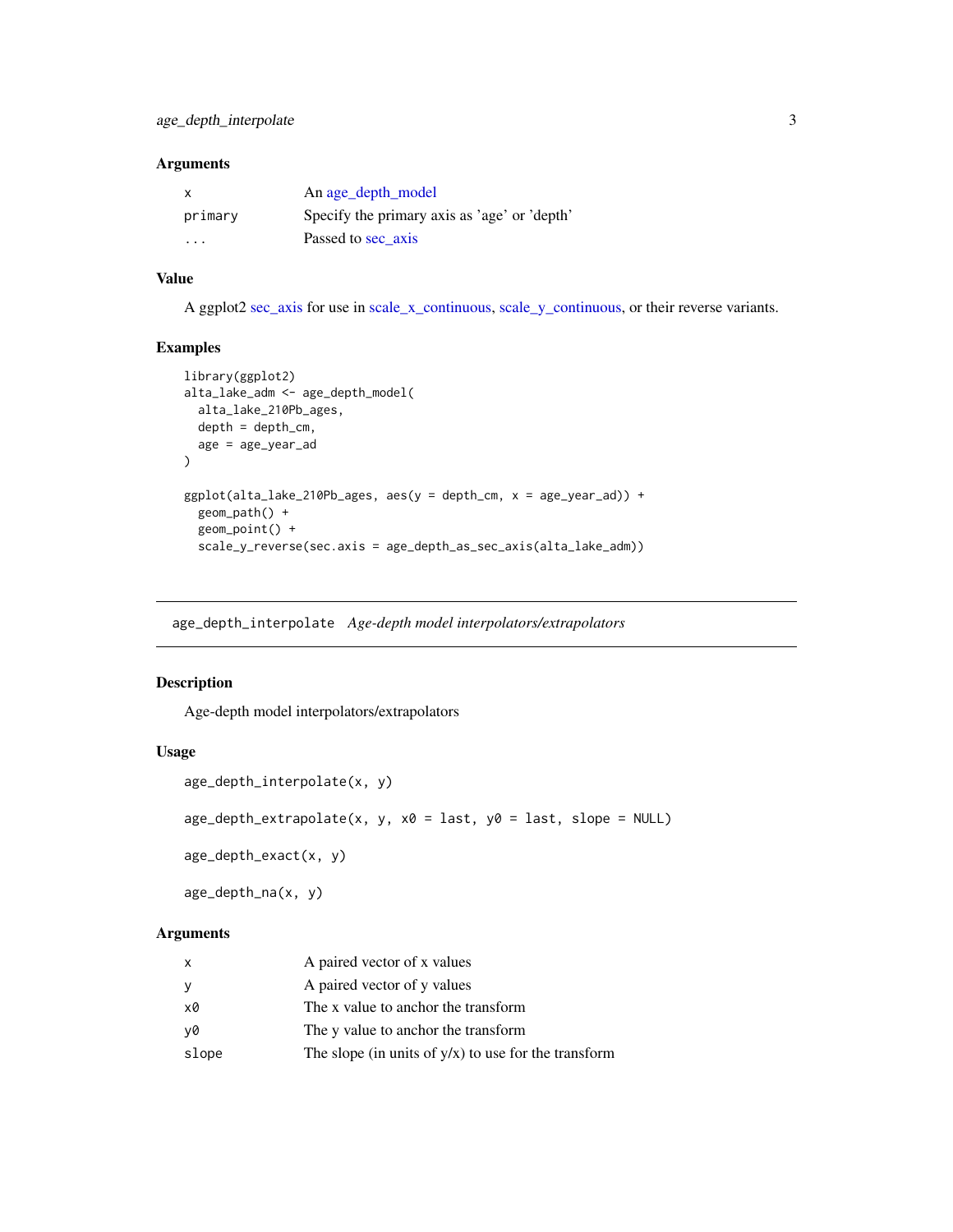#### <span id="page-3-0"></span>Value

A list with component functions trans and inverse

#### Examples

```
age_depth_model(
 alta_lake_210Pb_ages,
 depth = depth\_cm, age = age\_year\_ad,
 age_max = age_year_ad + age_error_yr,
 age_min = age_year_ad - age_error_yr,
 extrapolate_age_below = ~age_depth_extrapolate(
   tail(.x, 3), tail(.y, 3), x0 =dplyr::last, y0 =dplyr::last
 ),
 extrapolate_age_above = ~age_depth_extrapolate(
   head(.x, 3), head(.y, 3), x0 = \text{dplyr::first}, y0 = \text{dplyr::first})
\lambda
```
<span id="page-3-1"></span>age\_depth\_model *Create age depth models*

#### **Description**

Create age depth models

#### Usage

```
age_depth_model(
  data = NULL,depth,
  age,
  age\_min = NA\_real_age\_max = NA\_real_interpolate_age = age_depth_interpolate,
  extrapolate_age_below = \text{age\_depth\_extrapolate}(x, y, x0 = last, y0 = last),
 extrapolate_age_above = \lnotage_depth_extrapolate(.x, .y, x0 = first, y0 = first),
  interpolate_age_limits = age_depth_exact,
  extrapolate_age_limits_below = age_depth_na,
  extrapolate_age_limits_above = age_depth_na
\lambda
```
#### Arguments

.data A data frame depth, age, age\_min, age\_max

> Expressions evaluated in .data that provide the known depths, known ages, and error information if available. These expressions are evaluated like they are within [mutate](#page-0-0) if . data is present.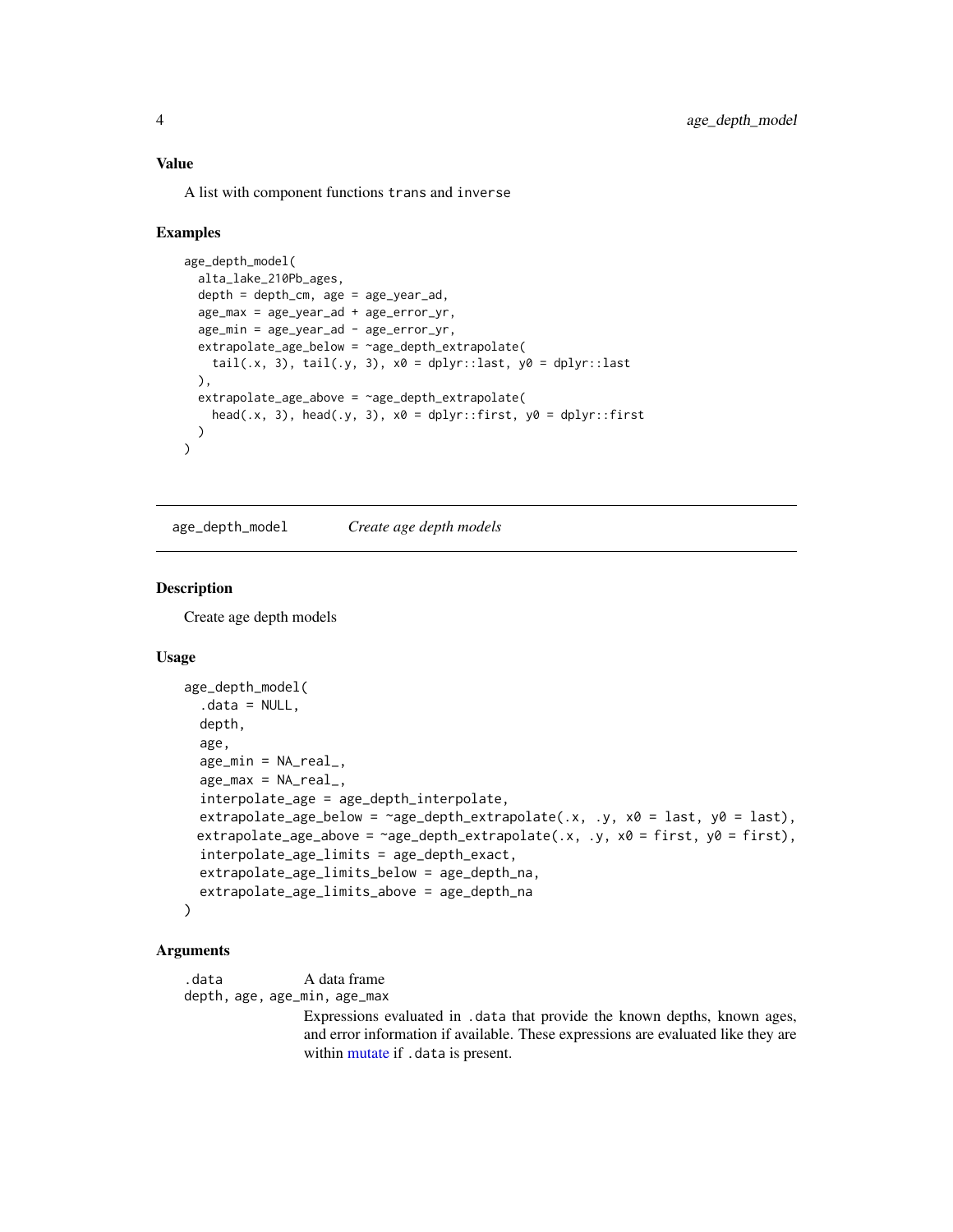```
interpolate_age, extrapolate_age_below, extrapolate_age_above
                These arguments provide the rules for interpolating and extrapolating ages based
                on depths.
interpolate_age_limits, extrapolate_age_limits_below, extrapolate_age_limits_above
```
These arguments provide the rules for interpolating and extrapolating age min and max values based on depths.

#### Value

An age depth model object.

#### Examples

```
age_depth_model(
  alta_lake_210Pb_ages,
  depth = depth_cm, age = age_year_ad,
  age_max = age_year_ad + age_error_yr,
  age_min = age_year_ad - age_error_yr
\mathcal{L}
```
alta\_lake\_210Pb\_ages *Alta Lake Lead-210 and Carbon-14 Ages*

#### **Description**

The alta\_lake\_210Pb\_ages object contains raw depths and ages for Alta Lake (Whistler, British Columbia, Canada) core AL-GC2 (Dunnington et al. 2016; Dunnington 2015). For these values, ages were calculated from Lead-210 activities using the constant rate of supply (CRS) model (Appleby and Oldfield 1983). The alta\_lake\_14C\_ages object contains one uncalibrated Carbon-14 measurement from the same core. The alta\_lake\_bacon\_ages object contains the combined result of the Lead-210 and the Carbon-14 ages as modelled by the rbacon package (Blaauw and Christen 2011).

#### Usage

alta\_lake\_210Pb\_ages

alta\_lake\_14C\_ages

alta\_lake\_bacon\_ages

alta\_lake\_geochem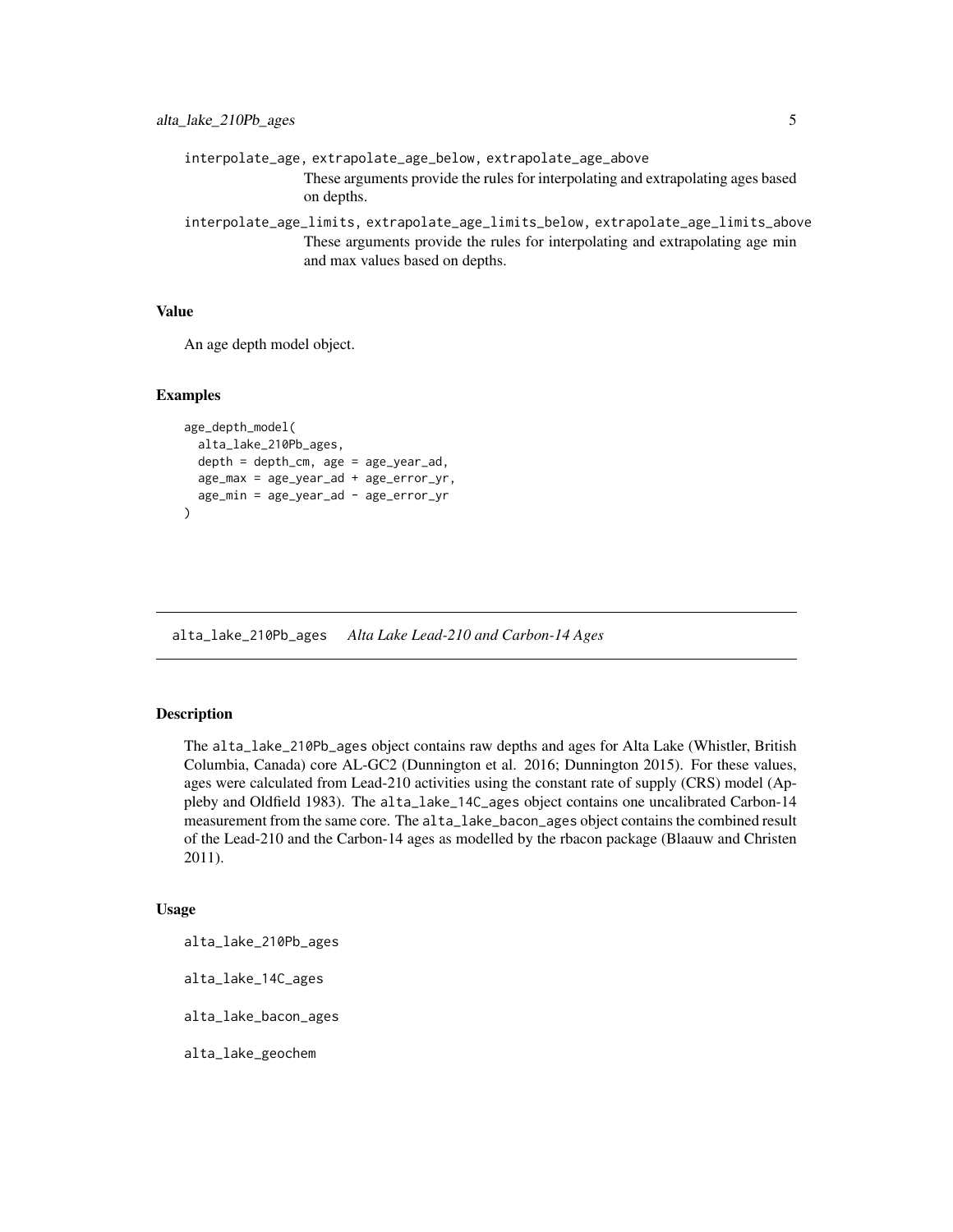#### <span id="page-5-0"></span>Format

An object of class tbl\_df (inherits from tbl, data.frame) with 9 rows and 5 columns.

An object of class tbl\_df (inherits from tbl, data.frame) with 1 rows and 5 columns.

An object of class tbl\_df (inherits from tbl, data.frame) with 58 rows and 5 columns.

An object of class tbl\_df (inherits from tbl, data.frame) with 192 rows and 9 columns.

#### References

Appleby, P. G., and F. Oldfield. "The Assessment of 210Pb Data from Sites with Varying Sediment Accumulation Rates." Hydrobiologia 103, no. 1 (July 1, 1983): 29–35. doi: [10.1007/BF00028424.](https://doi.org/10.1007/BF00028424)

Blaauw, Maarten, and J. Andrés Christen. "Flexible Paleoclimate Age-Depth Models Using an Autoregressive Gamma Process." Bayesian Analysis 6, no. 3 (September 2011): 457–74. doi: [10.1214/](https://doi.org/10.1214/ba/1339616472) [ba/1339616472.](https://doi.org/10.1214/ba/1339616472)

Dunnington, Dewey W., Ian S. Spooner, Chris E. White, R. Jack Cornett, Dave Williamson, and Mike Nelson. "A Geochemical Perspective on the Impact of Development at Alta Lake, British Columbia, Canada." Journal of Paleolimnology 56, no. 4 (November 2016): 315–330. doi: [10.1007/](https://doi.org/10.1007/s10933-016-9919-x) [s109330169919x.](https://doi.org/10.1007/s10933-016-9919-x)

Dunnington, Dewey W. "A 500-Year Applied Paleolimnological Assessment of Environmental Change at Alta Lake, Whistler, British Columbia, Canada." M.Sc. Thesis, Acadia University, 2015. <https://scholar.acadiau.ca/islandora/object/theses:411>.

#### Examples

alta\_lake\_210Pb\_ages alta\_lake\_14C\_ages alta\_lake\_bacon\_ages

as\_trans\_factory *Coerce and validate transforms and functions that produce them*

#### Description

Coerce and validate transforms and functions that produce them

```
as_trans_factory(factory, env = parent.frame())
validate_trans_factory(factory, x = 1:3, y = 1:3)
validate_trans(trans, x = 1:3, y = 1:3)
```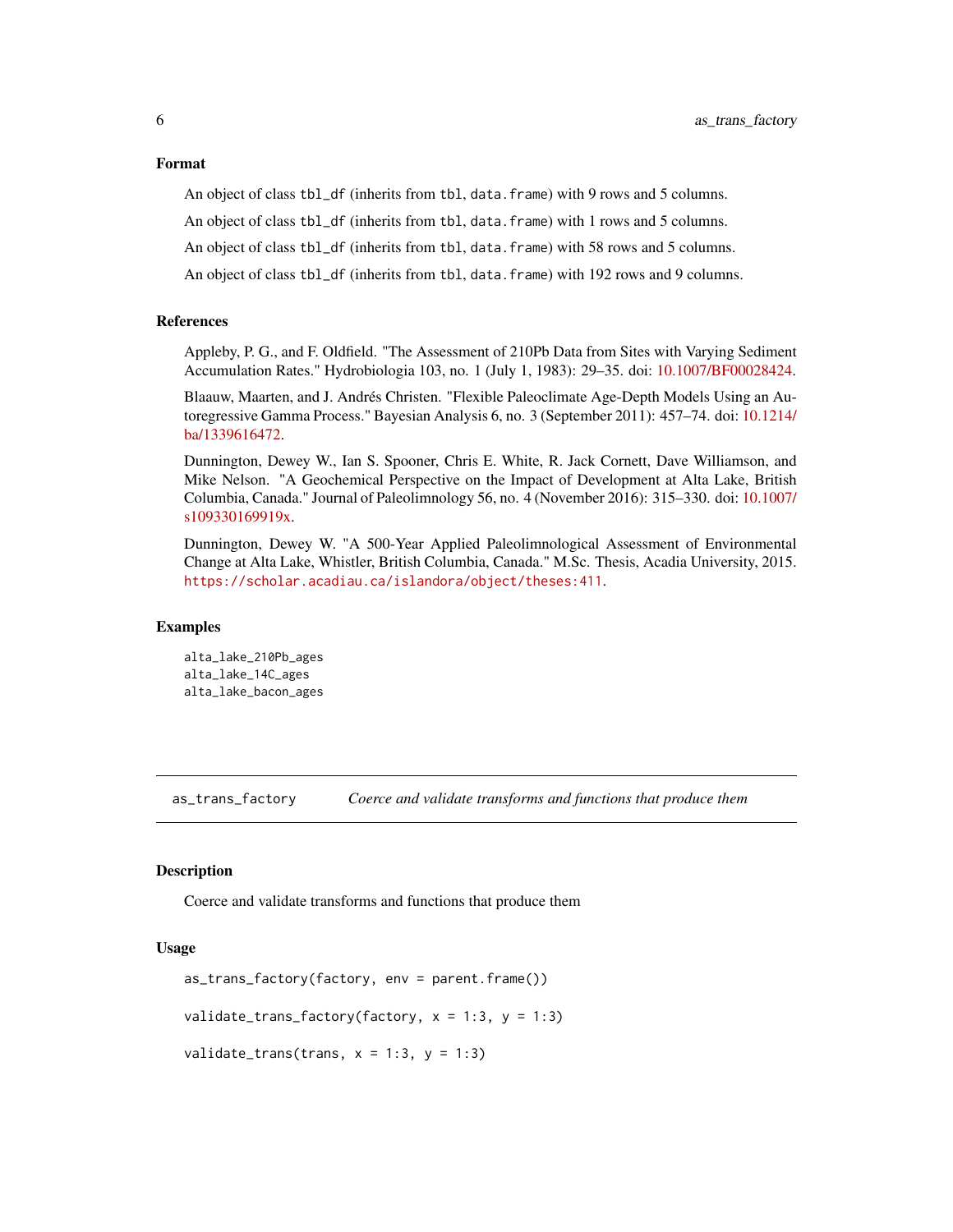#### <span id="page-6-0"></span>facet\_abundanceh 7

#### Arguments

| factory      | A function that produces a transform object                                                          |
|--------------|------------------------------------------------------------------------------------------------------|
| env          | The calling environment, for transform factories that are calls or rlang lambda-<br>style functions. |
| $\mathsf{x}$ | The test x data                                                                                      |
| <b>V</b>     | The test y data                                                                                      |
| trans        | A transform object                                                                                   |

#### Value

The input, invisibly.

#### Examples

as\_trans\_factory(age\_depth\_interpolate)

facet\_abundanceh *Facet for relative abundance data*

#### Description

Provides a number of modifications to the plot that are necessary for relative abundance plots of a number of species. See [scale\\_x\\_abundance,](#page-31-1) [facet\\_grid,](#page-0-0) [facet\\_grid,](#page-0-0) [label\\_species,](#page-17-1) [label\\_geochem,](#page-16-1) and [rotated\\_facet\\_labels](#page-30-1) [rotated\\_axis\\_labels](#page-30-2) for examples of how to customize the default behaviour.

```
facet_abundanceh(
  taxon,
  grouping = NULL,
  rotate_facet_labels = 45,
  labeller = label_species,
  scales = "free_x",space = "free_x",dont_italicize = c(" \\\(<math>\times</math> ? \\\)", "spp? \\\|.", "-complex", "[0o]ther"),...
)
facet_abundance(
  taxon,
  grouping = NULL,rotate\_facet\_labels = 0,labeller = label_species,
  scales = "free_y",
```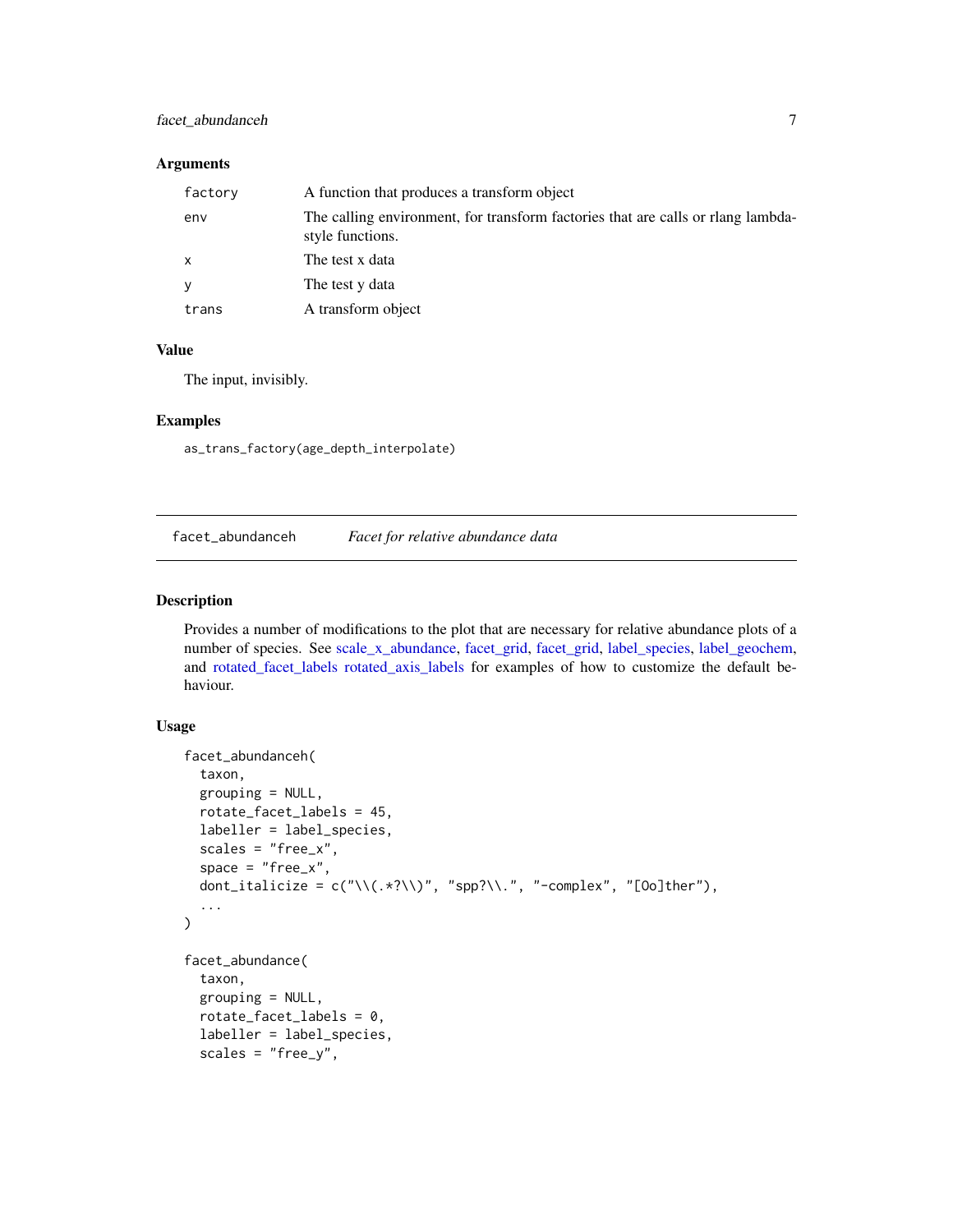```
space = "free_y",dont_italicize = c(" \\\(<math>\times</math>?\\\)", "spp?\\'.", "-complex", "[0o]ther"),...
\lambdafacet_geochem_wraph(
 param,
  grouping = NULL,
  rotate_axis_labels = 90,
  scales = "free_x",
  labeller = label_geochem,
  renamers = c(\text{``d}([0-9]+)([HCNOS])$' = "paste(delta ^ \\1, \\2)", \text{``210Pb$'} ="paste({?^210, Pb)"}, '^Pb210$' = "paste({?^210, Pb}''),units = character(0),
 default_units = NA_character_,
  ...
\mathcal{L}facet_geochem_wrap(
  param,
  grouping = NULL,
  scales = "free_y",
  labeller = label_geochem,
  renamers = c(`^d([0-9]+)([HCNOS])$` = "paste(delta ^ \\1, \\2)", `^210Pb$` =
    "paste({?^210, Pb)}", '^Pb210$' = "paste({?^210, Pb)}"),units = character(0),
  default_units = NA_character_,
  ...
\mathcal{L}facet_geochem_grid(
 param,
  grouping = NULL,rotate_axis_labels = 0,
  scales = "free_y",space = "fixed",labeller = label_geochem,
  renamers = c(`^d([0-9]+)([HCNOS])$` = "paste(delta ^ \\1, \\2)", `^210Pb$` =
    "paste({?^210, Pb)"}, '^Pb210$' = "paste({?^210, Pb)'},units = character(0),
  default_units = NA_character_,
  ...
\mathcal{L}facet_geochem_gridh(
  param,
  grouping = NULL,
  rotate_axis_labels = 90,
```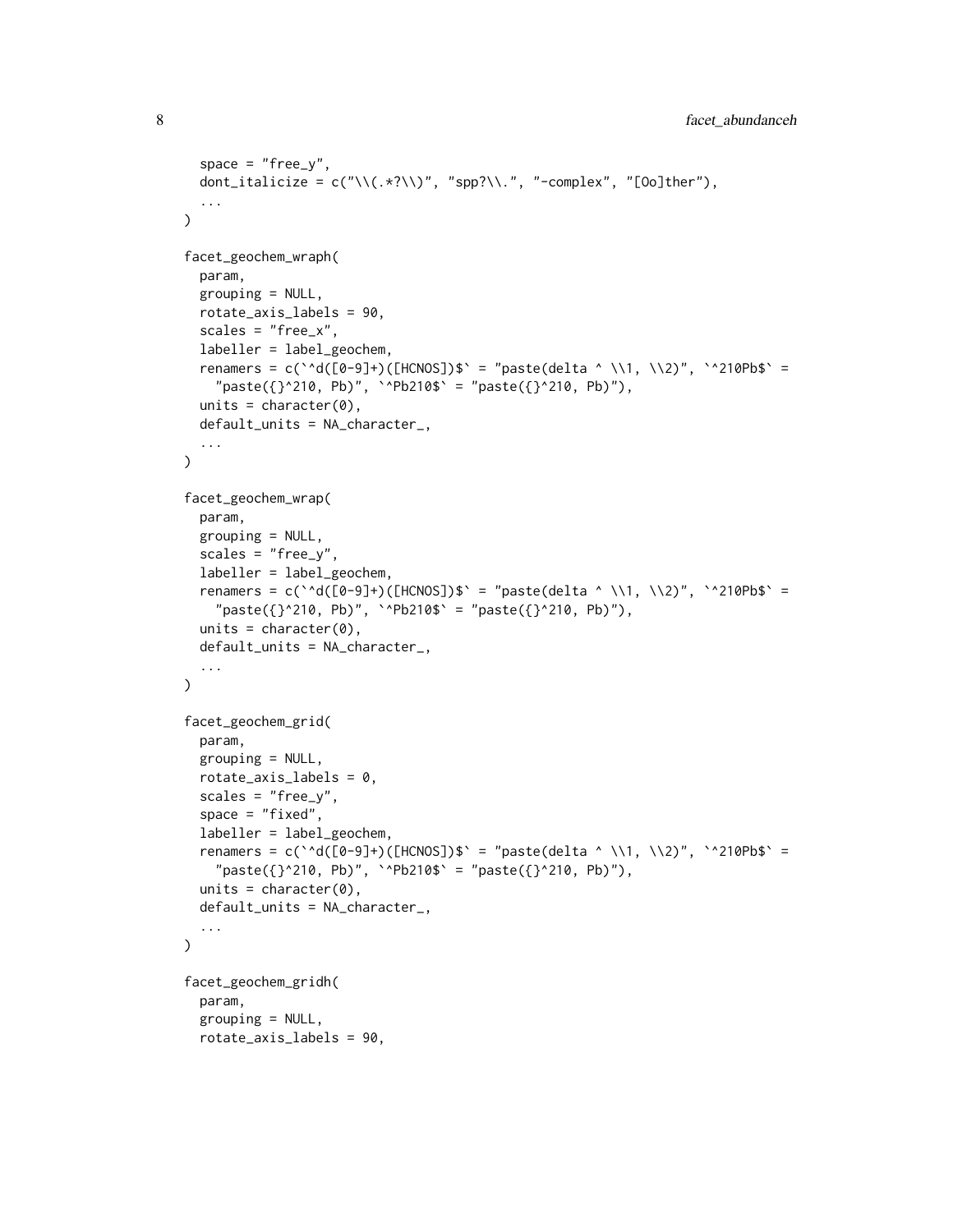#### <span id="page-8-0"></span>facet\_abundanceh 9

```
scales = "free_x",space = "fixed",labeller = label_geochem,
  renamers = c(`^d([0-9]+)([HCNOS])$` = "paste(delta ^ \\1, \\2)", `^210Pb$` =
    "paste({}}^2^210, Pb)", `^Pb210$` = "paste({}^210, Pb)"),
 units = character(0),
 default_units = NA_character_,
  ...
)
```
#### Arguments

| taxon, param  | A call to vars, defining the column that identifies the taxon (parameter).                                                                                                                                        |
|---------------|-------------------------------------------------------------------------------------------------------------------------------------------------------------------------------------------------------------------|
| grouping      | A call to vars, identifying additional grouping columns                                                                                                                                                           |
|               | rotate_facet_labels, rotate_axis_labels                                                                                                                                                                           |
|               | Facet (axis) label rotation (degrees)                                                                                                                                                                             |
| labeller      | Labeller to process facet names. Use label_species to italicize species names,<br>label_geochem to perform common formatting and units, or label_value to sup-<br>press.                                          |
| space, scales | Modify default scale freedom behaviour                                                                                                                                                                            |
|               | dont_italicize Regular expressions that should not be italicized                                                                                                                                                  |
| $\ddotsc$     | Passed to facet_grid (abundance) or facet_wrap (geochem).                                                                                                                                                         |
| renamers      | Search and replace operations to perform in the form search = replace. Replace<br>text can (should) contain backreferences, and will be parsed as an expression<br>(see plotmath). Use NULL to suppress renaming. |
| units         | A named list of values $=$ unit                                                                                                                                                                                   |
| default_units | The default units to apply                                                                                                                                                                                        |

#### Value

A subclass of [ggplot2::facet\\_grid\(\)](#page-0-0) or [ggplot2::facet\\_wrap\(\)](#page-0-0).

#### Examples

```
library(ggplot2)
```

```
ggplot(keji\_lakes\_plottable, aes(x = rel\_abund, y = depth)) +geom_col_segsh() +
  scale_y_reverse() +
  facet_abundanceh(vars(taxon), grouping = vars(location)) +
  labs(y = "Depth (cm)")ggplot(keji\_lakes\_plottable, aes(y = rel\_abund, x = depth)) +geom_col_segs() +
  scale_x_reverse() +
  facet_abundance(vars(taxon), grouping = vars(location)) +
  \text{labs}(x = \text{"Depth (cm)'})
```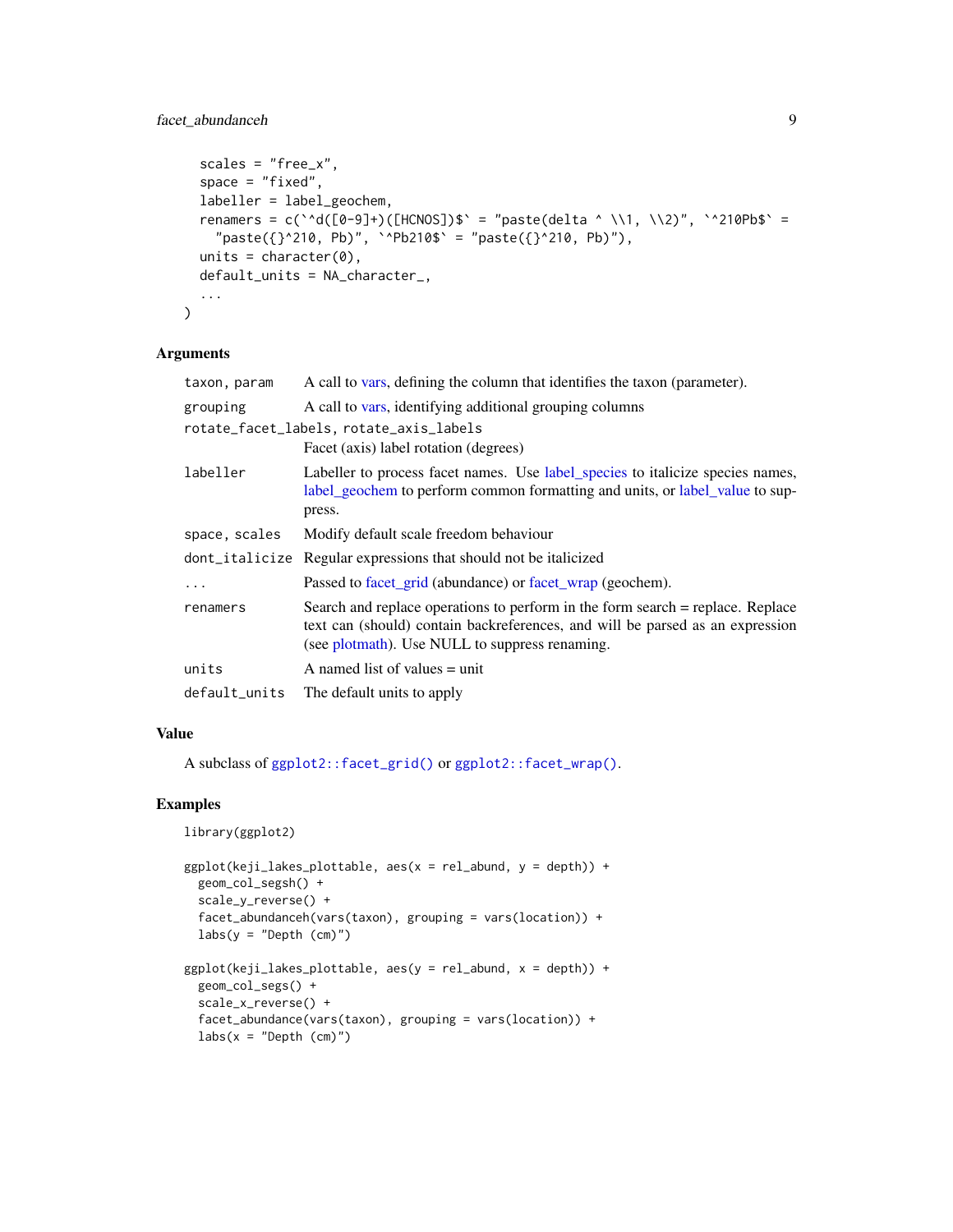```
ggplot(alta\_lake\_geochem, aes(x = value, y = depth)) +geom_lineh() +
 geom_point() +
 scale_y_reverse() +
 facet_geochem_wrap(vars(param), units = c(C = "%", Cu = "ppm", Ti = "ppm"), nrow = 1) +
 labs(x = NULL, y = "Depth (cm)")ggplot(alta\_lake\_geochem, aes(x = value, y = depth)) +geom_lineh() +
 geom_point() +
 scale_y_reverse() +
 facet\_geochem\_gridh(vars(param), units = c(C = "%", Cu = "ppm", Ti = "ppm")) +\text{labs}(x = \text{NULL}, y = \text{"Depth} (cm) \text{''})ggplot(alta\_lake\_geochem, aes(y = value, x = depth)) +geom_line() +
 geom_point() +
 scale_x_reverse() +
 facet_geochem_grid(vars(param), units = c(C = "%", Cu = "ppm", Ti = "ppm")) +
 labs(y = NULL, x = "Depth (cm)")
```
geom\_col\_segsh *Useful geometries for strat diagrams*

#### Description

Useful geometries for strat diagrams

```
geom_col_segsh(
 mapping = NULL,
 data = NULL,stat = "identity",
 position = "identity",
  ...,
 xend = 0,
 arrow = NULL,
  arrow.fit11 = NULL,lineend = "butt",
 linejoin = "round",
 na.rm = FALSE,show.legend = NA,
 inherit.aes = TRUE
)
geom_col_segs(
 mapping = NULL,
```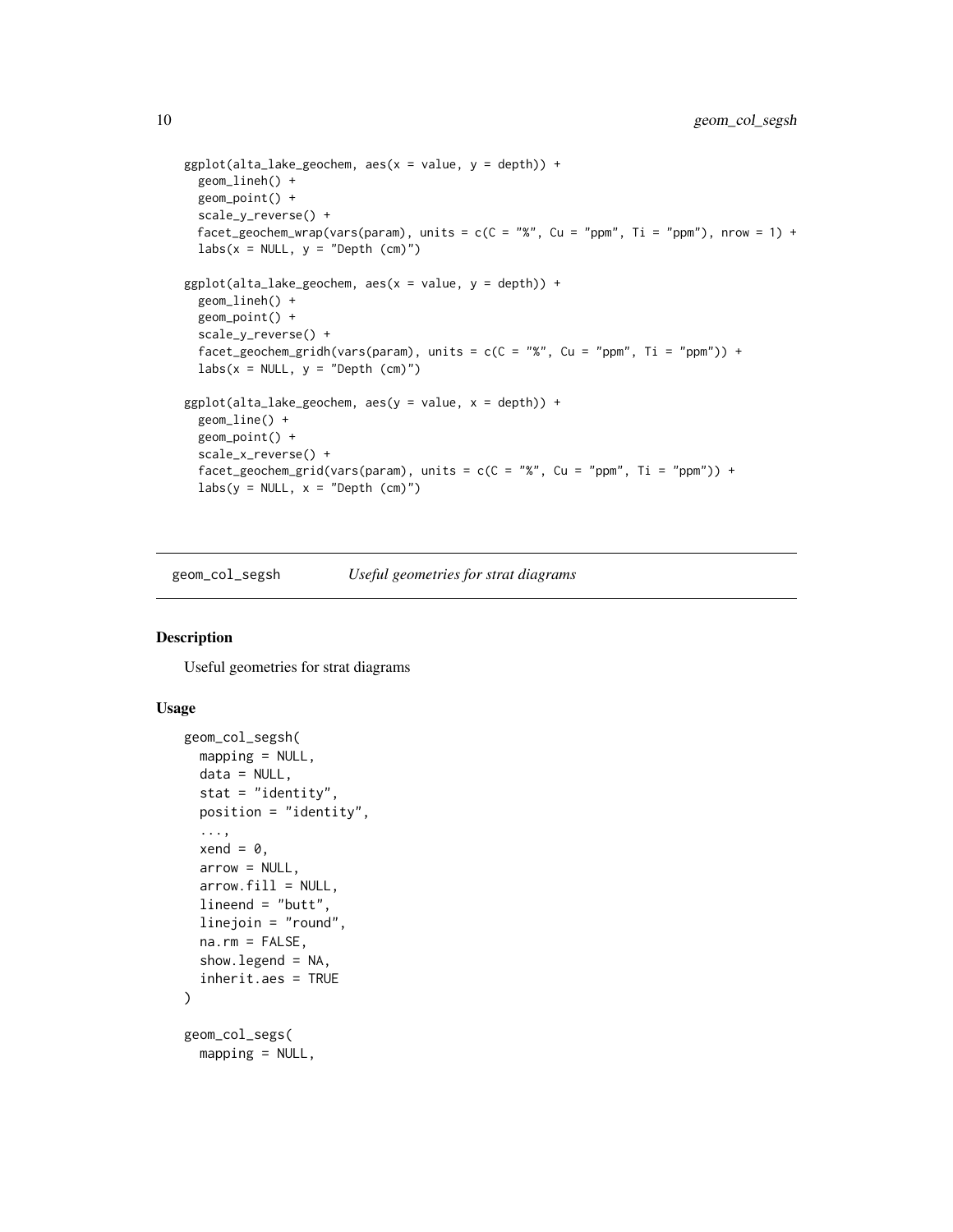#### <span id="page-10-0"></span>geom\_lineh 11

```
data = NULL,
 stat = "identity",
 position = "identity",
  ...,
 yend = \theta,
 arrow = NULL,
  arrow.fill = NULL,
 lineend = "butt",
  linejoin = "round",
 na.rm = FALSE,show.legend = NA,
  inherit.aes = TRUE
GeomColSegsh
GeomColSegs
GeomLineh
```
#### Arguments

)

| mapping, data, stat, position, arrow, arrow.fill, lineend, linejoin, na.rm, show.legend, inherit.aes, |                   |  |  |  |  |  |
|-------------------------------------------------------------------------------------------------------|-------------------|--|--|--|--|--|
|                                                                                                       | See geom_segment. |  |  |  |  |  |

xend, yend The end of the horizontal or vertical segment bars, respectively.

#### Format

An object of class GeomColSegsh (inherits from GeomSegment, Geom, ggproto, gg) of length 4.

An object of class GeomColSegs (inherits from GeomSegment, Geom, ggproto, gg) of length 4.

An object of class GeomLineh (inherits from GeomPath, Geom, ggproto, gg) of length 2.

#### Value

A ggplot2 layer

geom\_lineh *Connect observations in the vertical direction*

#### Description

Connect observations in the vertical direction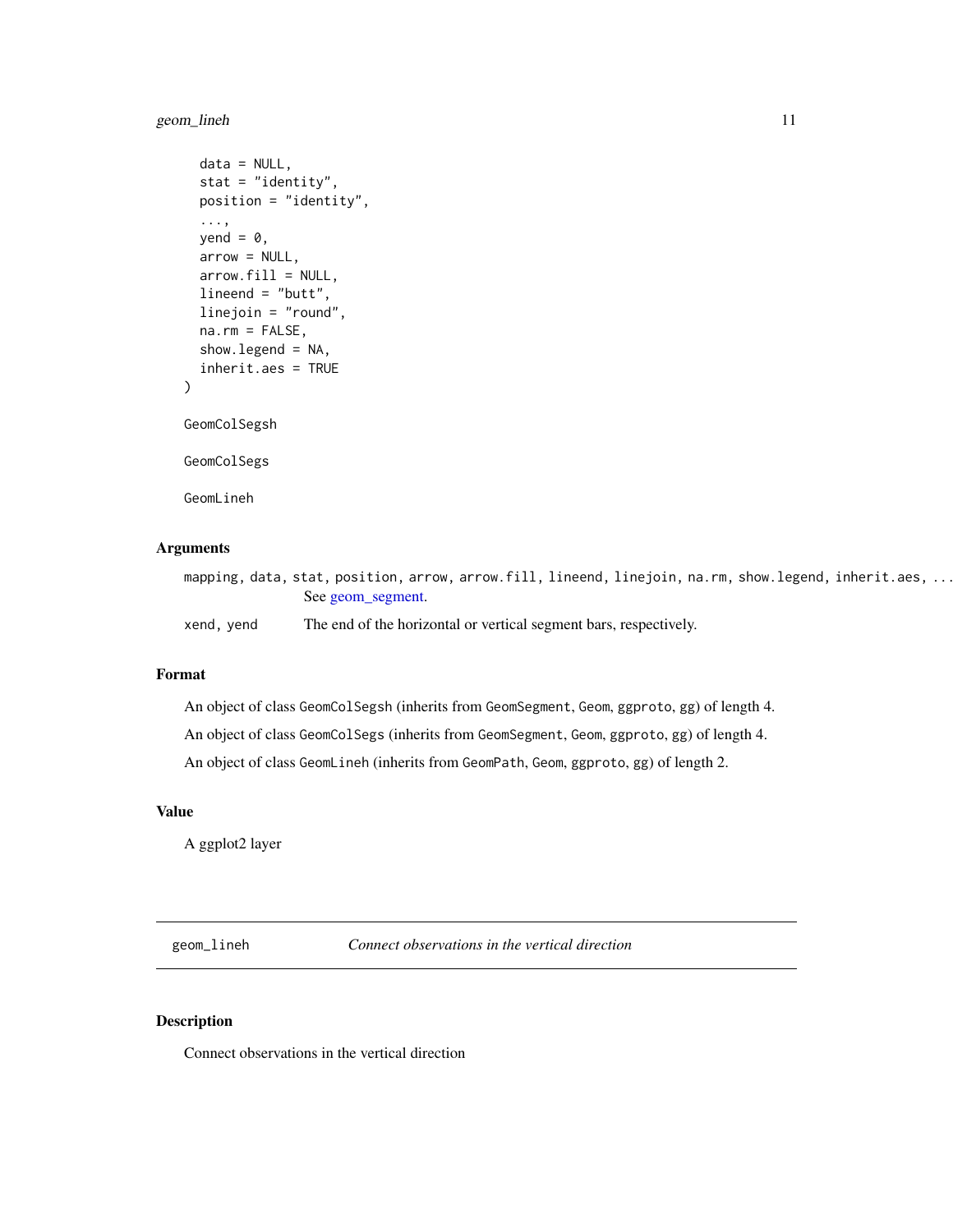#### Usage

```
geom_lineh(
 mapping = NULL,
  data = NULL,stat = "identity",
 position = "identity",
 na.rm = FALSE,
  show.legend = NA,
  inherit.aes = TRUE,
  ...
\mathcal{L}
```
#### Arguments

```
mapping, data, stat, position, na.rm, show.legend, inherit.aes, ...
                See geom_line.
```
#### Value

A ggplot2 layer.

geom\_point\_exaggerate *Exaggerated geometries that do not train scales*

#### Description

Exaggerated geometries that do not train scales

```
geom_point_exaggerate(
 mapping = NULL,data = NULL,stat = "identity",
 position = "identity",
  ...,
  exaggerate_x = 1,
  exaggerate_y = 1,
 na.rm = FALSE,
  show.legend = NA,
  inherit.aes = TRUE
\lambdageom_line_exaggerate(
 mapping = NULL,
  data = NULL,stat = "identity",
```
<span id="page-11-0"></span>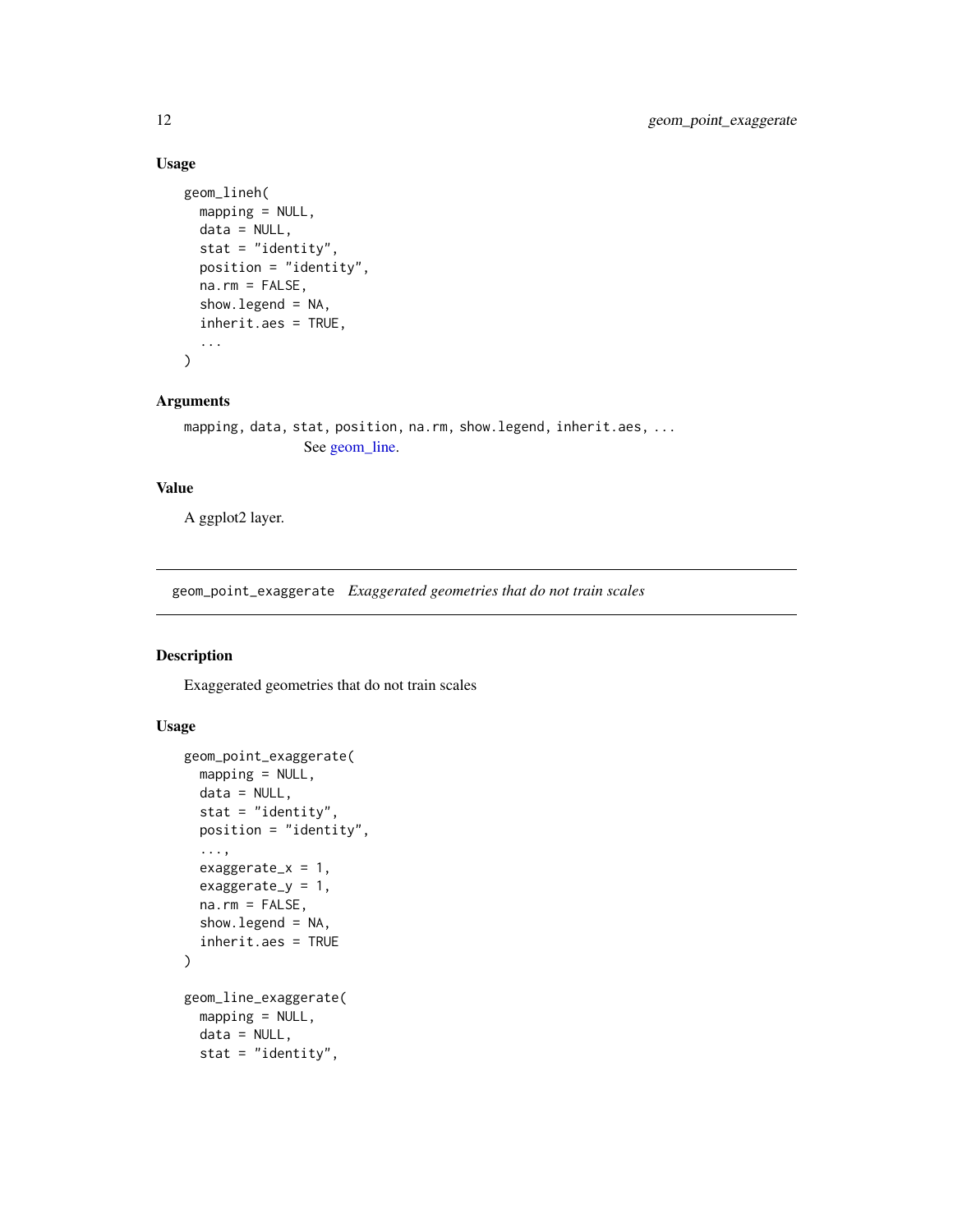```
position = "identity",
  ...,
  exaggerate_x = 1,
  exaggerate_y = 1,
  na.rm = FALSE,show.legend = NA,
  inherit.aes = TRUE
\mathcal{L}geom_lineh_exaggerate(
  mapping = NULL,
  data = NULL,stat = "identity",
  position = "identity",
  ...,
  exaggerate_x = 1,
  exaggerate_y = 1,
 na.rm = FALSE,show.legend = NA,
  inherit.aes = TRUE
)
geom_area_exaggerate(
 mapping = NULL,
 data = NULL,stat = "identity",
  position = "identity",
  ...,
  exaggerate_x = 1,
  exaggerate_y = 1,
  na.rm = FALSE,show.legend = NA,
  inherit.aes = TRUE
\lambdageom_areah_exaggerate(
 mapping = NULL,data = NULL,stat = "identity",
 position = "identity",
  ...,
  exaggerate_x = 1,
  exaggerate_y = 1,
  na.rm = FALSE,show.legend = NA,
  inherit.aes = TRUE
)
```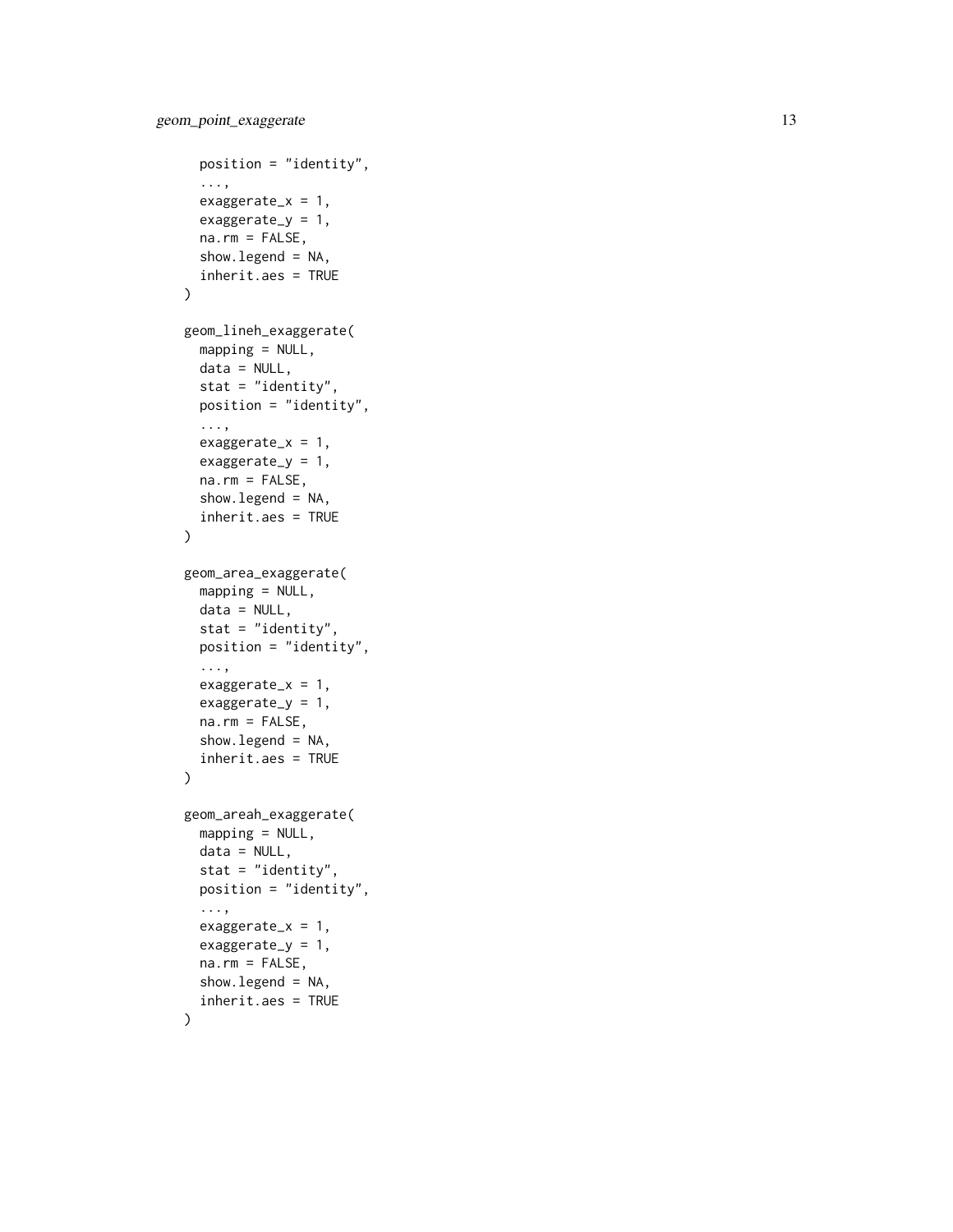```
mapping, data, stat, position, na.rm, show.legend, inherit.aes, ...
                 See parent geometries
exaggerate_x, exaggerate_y
                 The factor by which to exaggerate x or y values
```
#### Value

A subclass of [ggplot2::Geom.](#page-0-0)

#### Examples

library(ggplot2)

```
ggplot(keji_lakes_plottable, aes(x = rel_abund, y = depth)) +
  geom_lineh_exaggerate(exaggerate_x = 2, lty = 2) +
  geom_col_segsh() +
  scale_y_reverse() +
  facet_abundanceh(vars(taxon), grouping = vars(location)) +
  labs(y = "Depth (cm)")
```
geom\_ribbonh *Vertical ribbons and area plots*

#### Description

Vertical ribbons and area plots

```
geom_ribbonh(
 mapping = NULL,
  data = NULL,
  stat = "identity",
 position = "identity",
  ...,
  na.rm = FALSE,show.legend = NA,
  inherit.aes = TRUE
\mathcal{L}GeomRibbonh
geom_areah(
  mapping = NULL,data = NULL,
```
<span id="page-13-0"></span>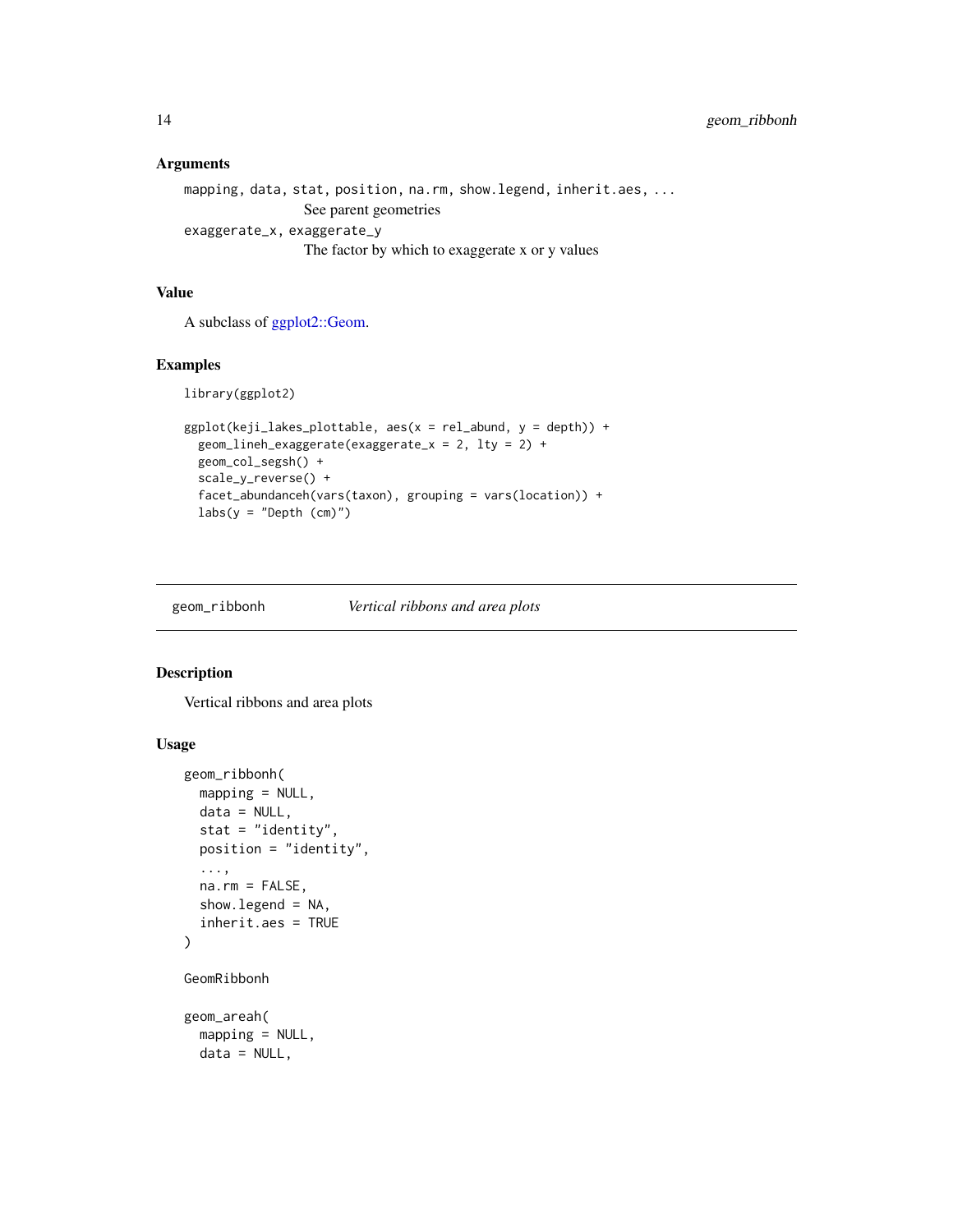```
stat = "identity",
 position = "stackv",
 na.rm = FALSE,show.legend = NA,
  inherit.aes = TRUE,
  ...
)
```
GeomAreah

#### Arguments

```
mapping, data, stat, position, na.rm, show.legend, inherit.aes, ...
                See geom_ribbon.
```
#### Format

An object of class GeomRibbonh (inherits from Geom, ggproto, gg) of length 6.

An object of class GeomAreah (inherits from GeomRibbonh, Geom, ggproto, gg) of length 4.

#### Examples

```
library(ggplot2)
```

```
# Generate data
huron <- data.frame(year = 1875:1972, level = as.vector(LakeHuron))
h <- ggplot(huron, aes(y = year))
h + geom_ribbonh(aes(xmin=0, xmax=level))
h + geom\_areah(aes(x = level))# Add aesthetic mappings
h +
  geom\_ribbonh(aes(xmin = level - 1, xmax = level + 1), fill = "grey70") +geom_lineh(aes(x = level))
```
halifax\_lakes\_plottable

*Halifax lakes water chemistry and top/bottom diatom counts*

#### Description

A subset of well-labeled, clean diatom count data for 44 Halifax-area (Nova Scotia) lakes, an analysis of which has been published by Ginn et al. (2015).

#### Usage

halifax\_lakes\_plottable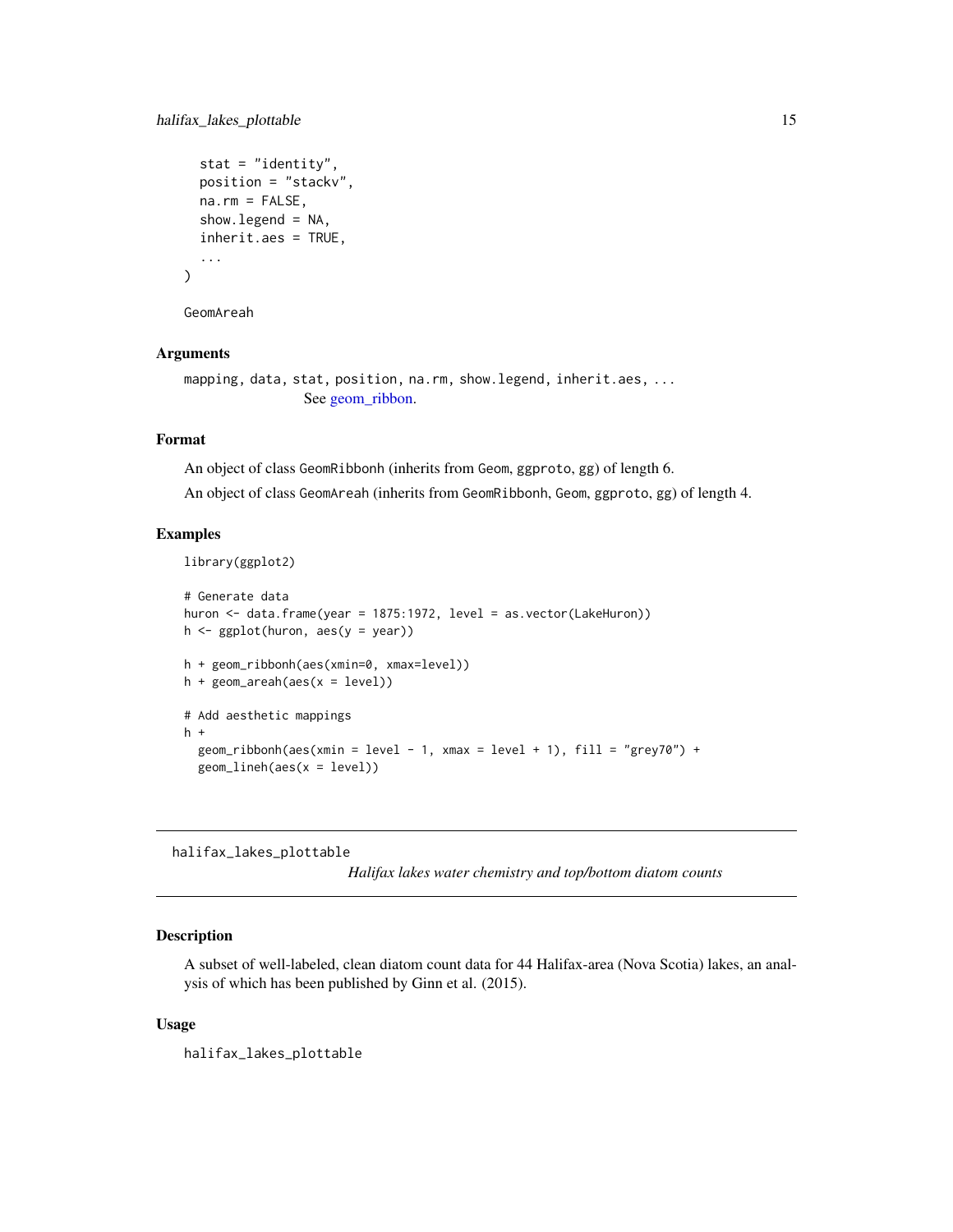#### <span id="page-15-0"></span>Format

An object of class tbl\_df (inherits from tbl, data.frame) with 114 rows and 5 columns.

#### Source

Neotoma paleoecology database (<https://neotomadb.org>)

#### References

Ginn, Brian K., Thiyake Rajaratnam, Brian F. Cumming, and John P. Smol. "Establishing Realistic Management Objectives for Urban Lakes Using Paleolimnological Techniques: An Example from Halifax Region (Nova Scotia, Canada)." Lake and Reservoir Management 31, no. 2 (April 3, 2015): 92-108. doi: [10.1080/10402381.2015.1013648.](https://doi.org/10.1080/10402381.2015.1013648)

#### Examples

```
halifax_lakes_plottable
```
keji\_lakes\_plottable *Keji lakes core diatom counts*

#### Description

A subset of well-labeled, clean diatom count data for 3 Keji-area (Nova Scotia) lakes, which form part of the analysis in Ginn et al. (2007).

#### Usage

keji\_lakes\_plottable

#### Format

An object of class tbl\_df (inherits from tbl, data.frame) with 202 rows and 5 columns.

#### Source

Neotoma paleoecology database (<https://neotomadb.org>)

#### References

Ginn, Brian K., Brian F. Cumming, and John P. Smol. "Long-Term Lake Acidification Trends in High- and Low-Sulphate Deposition Regions from Nova Scotia, Canada." Hydrobiologia 586, no. 1 (July 1, 2007): 261-75. doi: [10.1007/s1075000706443.](https://doi.org/10.1007/s10750-007-0644-3)

#### Examples

keji\_lakes\_plottable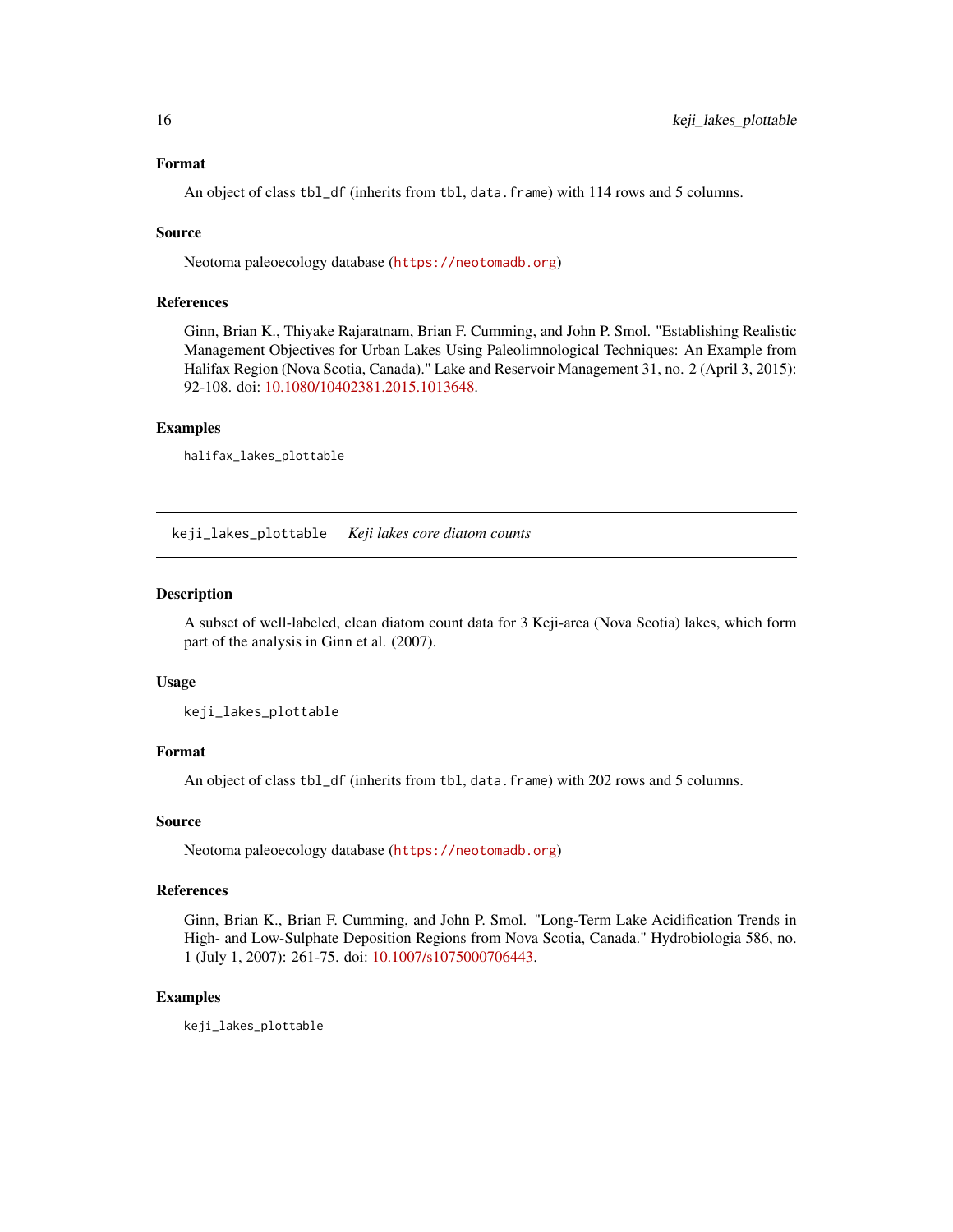#### <span id="page-16-0"></span>Description

Geochemistry measurements and Cladocera counts from Kellys Lake, Cape Breton Island, Nova Scotia, Canada.

#### Usage

kellys\_lake\_cladocera

kellys\_lake\_geochem

kellys\_lake\_ages

#### Format

An object of class tbl\_df (inherits from tbl, data.frame) with 300 rows and 5 columns. An object of class tbl\_df (inherits from tbl, data.frame) with 305 rows and 9 columns. An object of class tbl\_df (inherits from tbl, data.frame) with 14 rows and 5 columns.

#### References

Joshua Kurek, Ian Spooner, and Dewey Dunnington (unpublished data).

<span id="page-16-1"></span>label\_geochem *Geochem facet labelers*

#### Description

Geochem facet labelers

```
label_geochem(
  labels,
  units = character(0),
  default_units = NA_character_,
  geochem_facet = 1,
  renamers = c(\text{``d([0-9]+)}([HCNOS])$' = "paste(delta ^ \\1, \\2)", \text{``210Pb$'} ="paste({}}^2^210, Pb)", `^Pb210$` = "paste({}^210, Pb)"),
  multi_line = TRUE
)
```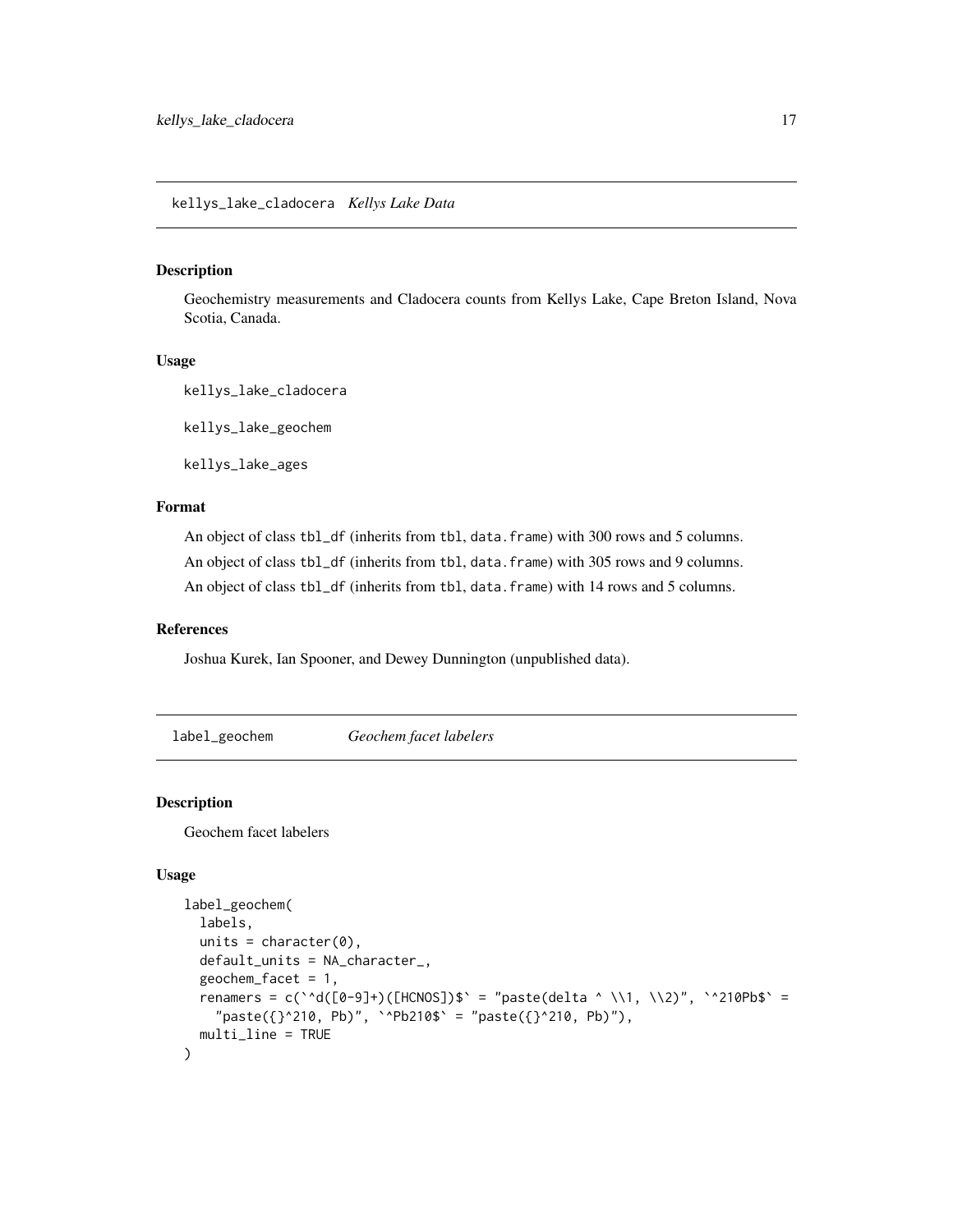| labels        | A data.frame of facet label values                                                                                                                                                                                |
|---------------|-------------------------------------------------------------------------------------------------------------------------------------------------------------------------------------------------------------------|
| units         | A named list of values $=$ unit                                                                                                                                                                                   |
| default_units | The default units to apply                                                                                                                                                                                        |
| geochem_facet | Which facet to apply formatting                                                                                                                                                                                   |
| renamers      | Search and replace operations to perform in the form search = replace. Replace<br>text can (should) contain backreferences, and will be parsed as an expression<br>(see plotmath). Use NULL to suppress renaming. |
| multi_line    | See label_parsed                                                                                                                                                                                                  |

#### Value

A [ggplot2::labeller\(\)](#page-0-0)

#### Examples

```
library(ggplot2)
ggplot(alta\_lake\_geochem, aes(x = value, y = depth)) +geom_lineh() +
 geom_point() +
 scale_y_reverse() +
 facet_wrap(
   vars(param),
    labeller = purrr::partial(label_geochem, geochem_facet = "param"),
   nrow = 1,
   scales = "free_x"
  ) +
  \text{labs}(x = \text{NULL}, y = \text{"Depth (cm)"}
```
<span id="page-17-1"></span>label\_species *Species facet labellers*

#### **Description**

Use these to label species with partial italic formatting. See [label\\_parsed.](#page-0-0)

```
label_species(
  labels,
  dont_italicize = c(" \\\langle .*? \rangle \rangle", "spp?\\.", "-complex", "[Oo]ther"),
  species_facet = 1,
  multi_line = TRUE
\mathcal{L}
```
<span id="page-17-0"></span>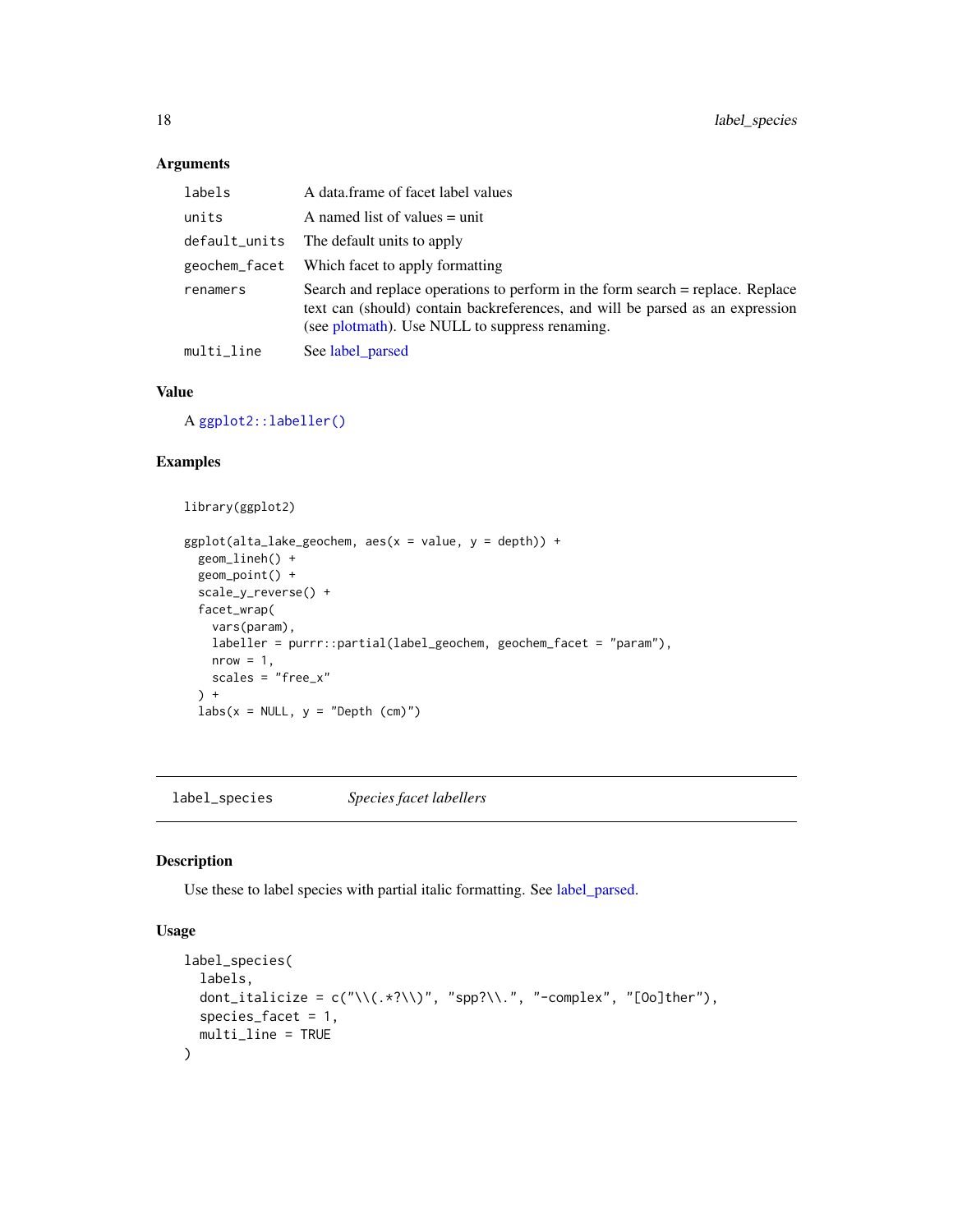<span id="page-18-0"></span>

| labels     | A data frame of facet label values                               |
|------------|------------------------------------------------------------------|
|            | dont_italicize Regular expressions that should not be italicized |
|            | species_facet Which facet(s) contain species values              |
| multi_line | See label parsed                                                 |

#### Value

A [ggplot2::labeller\(\)](#page-0-0)

#### Examples

```
library(ggplot2)
```

```
ggplot(keji\_lakes\_plottable, aes(x = rel\_abund, y = depth)) +geom_col_segsh() +
  scale_y_reverse() +
  facet_grid(
   cols = vars(taxon),
   rows = vars(location),
   scales = "free_x",
   space = "free_x",labeller = purrr::partial(label_species, species_facet = "taxon")
  ) +labs(y = "Depth (cm)")
```
layer\_dendrogram *Add a dendrogram as a layer or facet*

#### Description

Add a dendrogram as a layer or facet

```
layer_dendrogram(
  object,
  mapping,
  ...,
  colour = "black",
  size = 0.5,
  linetype = 1,
  alpha = NA,
  sequential_facets = TRUE
\mathcal{L}
```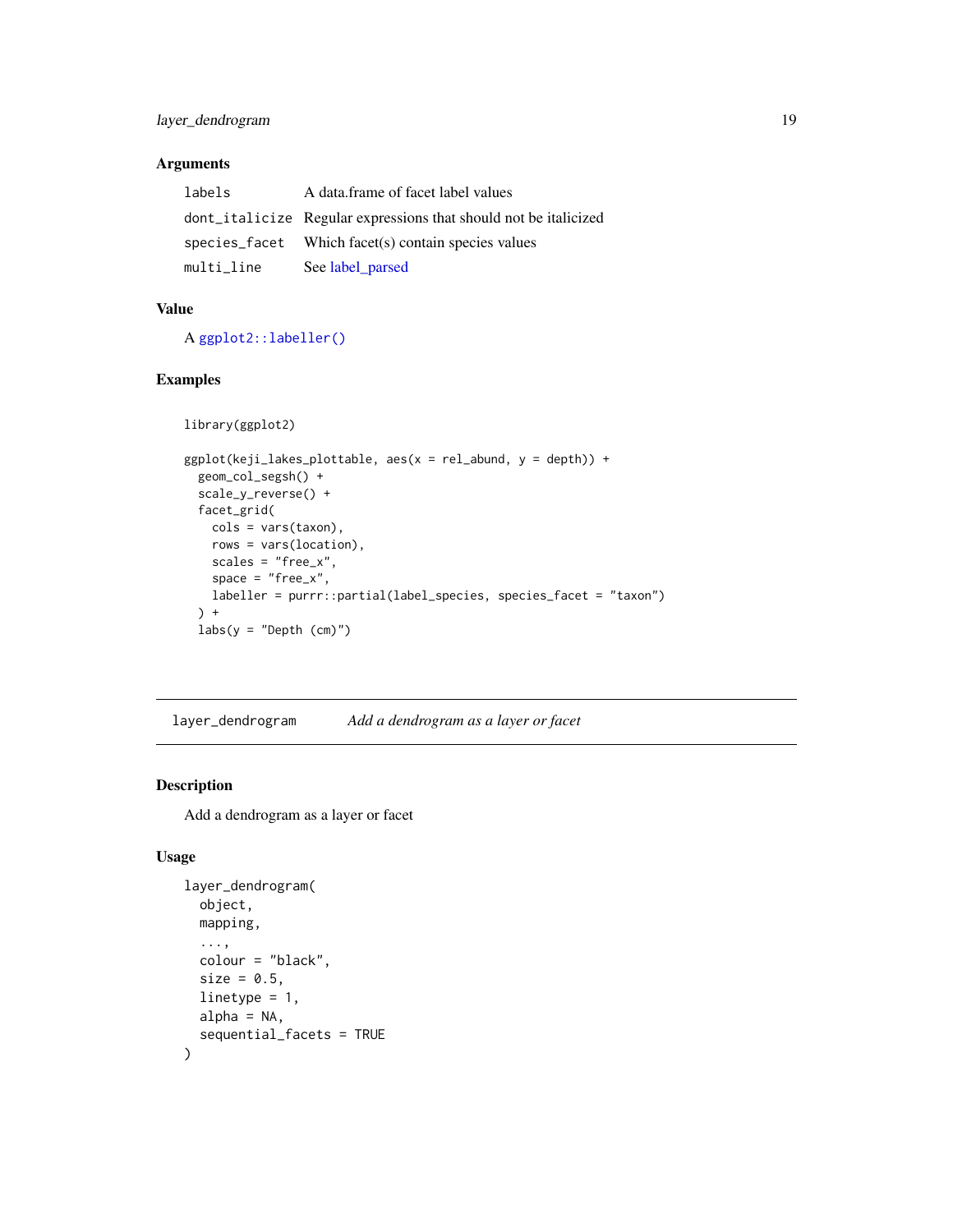```
plot_layer_dendrogram(object, mapping, ..., panel_label = "CONISS")
layer_zone_boundaries(
 object,
 mapping,
  ...,
 linetype = 2,
 alpha = 0.7,
 colour = "black",
 size = 0.5\mathcal{L}
```

| object                        | A nested_hclust object.                                                                    |
|-------------------------------|--------------------------------------------------------------------------------------------|
| mapping                       | Map at least one axis (x or y) to a qualifier, like $aes(x = depth)$ or similar.           |
| $\ddotsc$                     | Use facet_var = "CONISS" or similar to name the panel                                      |
| linetype, alpha, colour, size |                                                                                            |
|                               | Customize the apperance of boundary/dendrogram segment lines                               |
| sequential_facets             |                                                                                            |
|                               | TRUE will result in the panel containing the dendrogram added to the right of<br>the plot. |
| panel_label                   | Use to label a pane on a stanalone dendrogram plot                                         |

#### Value

A [ggplot2::layer\(\)](#page-0-0)

#### Examples

```
library(ggplot2)
library(dplyr, warn.conflicts = FALSE)
alta_coniss <- nested_data(
 alta_lake_geochem,
 qualifiers = c(age, depth, zone),
 key = param,
 value = value,
 trans = scale
) %>%
 nested_chclust_coniss()
ggplot() +
  layer_dendrogram(alta_coniss, aes(y = depth)) +
  scale_y_reverse()
```
<span id="page-19-0"></span>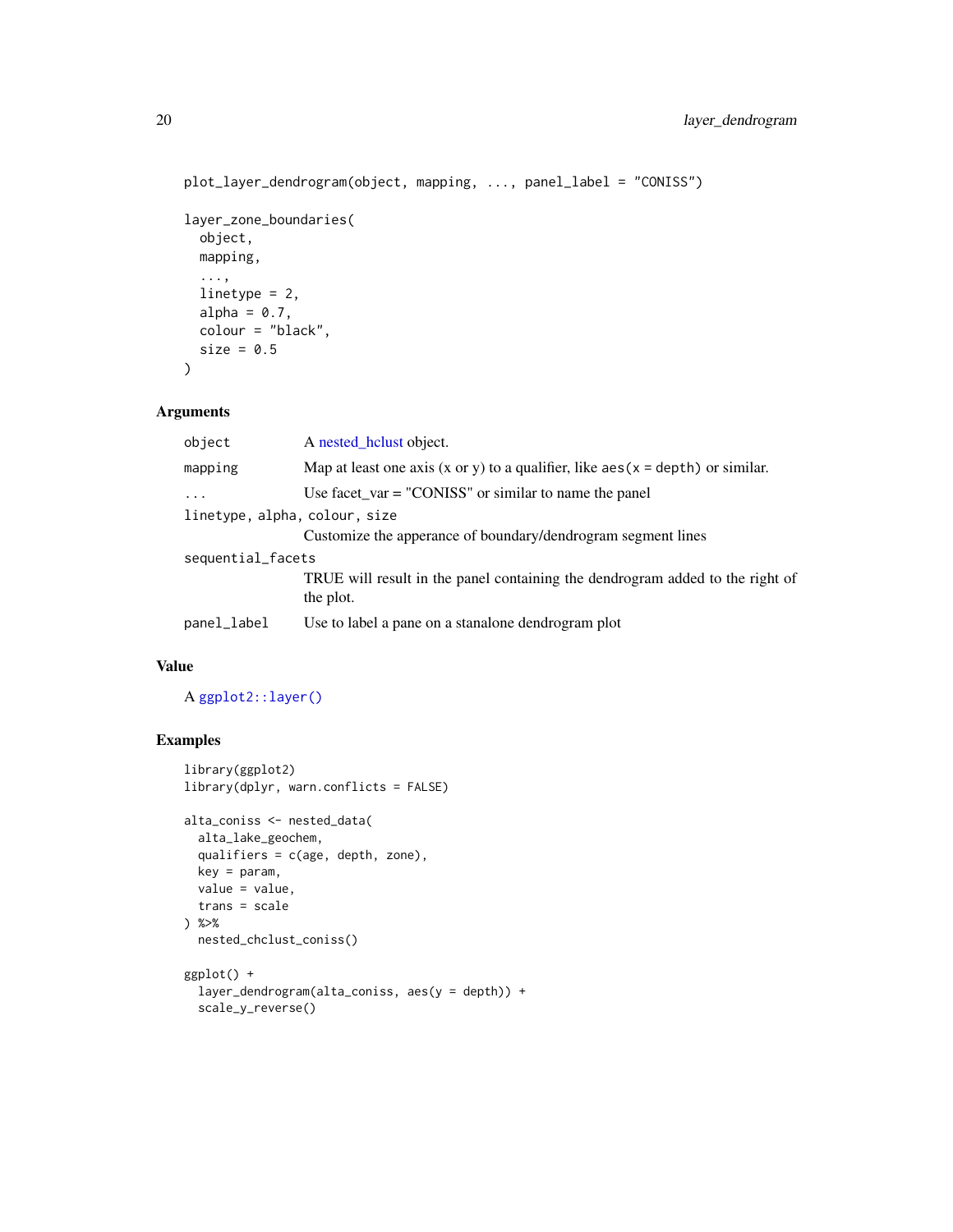<span id="page-20-0"></span>layer\_scores *Add scores to a plot*

#### Description

Add scores to a plot

#### Usage

```
layer_scores(
 object,
 mapping = NULL,
 which = "PC1",key = "param",
 value = "value",
 scores_geom = list(ggplot2::geom_path(), ggplot2::geom_point()),
 sequential_facets = TRUE
)
plot_layer_scores(
 object,
 mapping,
 which = "PC1",
 key = "param",value = "value",
  ...
)
```
#### Arguments

| object            | A nested promp or similar object                                                           |
|-------------------|--------------------------------------------------------------------------------------------|
| mapping           | A mapping created with aes                                                                 |
| which             | Which principal components to plot                                                         |
| key               | The column name to use for the principal component names                                   |
| value             | The column name to use for the principal component score values                            |
| scores_geom       | One or more geometries to which scores should be applied.                                  |
| sequential_facets |                                                                                            |
|                   | TRUE will result in the panel containing the dendrogram added to the right of<br>the plot. |
| $\ddotsc$         | Passed to layer_scores()                                                                   |

#### Value

A list() that can be addeed to a [ggplot2::ggplot\(\)](#page-0-0)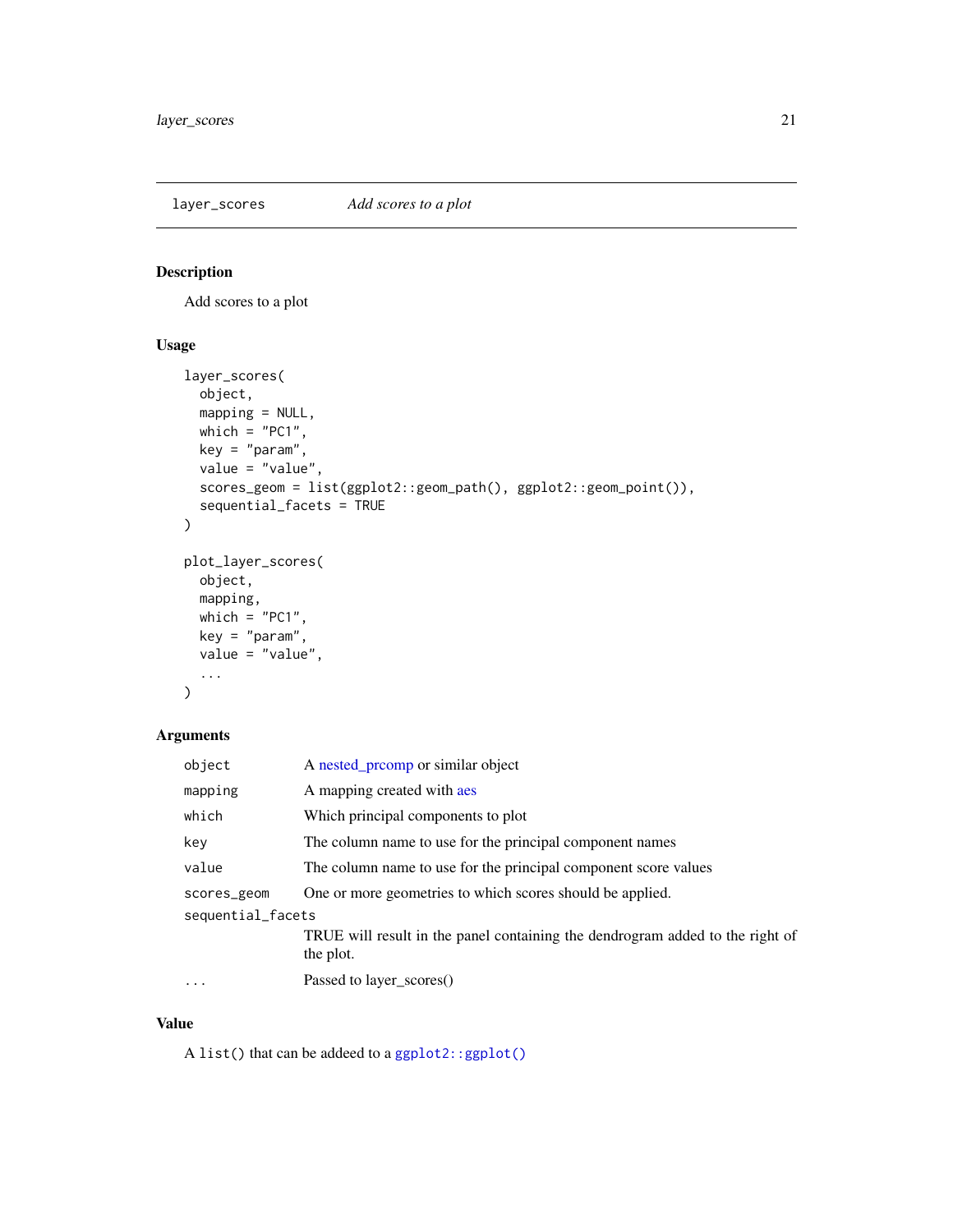#### <span id="page-21-0"></span>Examples

```
library(ggplot2)
library(dplyr, warn.conflicts = FALSE)
alta_pca <- nested_data(
 alta_lake_geochem,
 qualifiers = c(age, depth, zone),
 key = param,
 value = value,
 trans = scale
) %>%
 nested_prcomp()
ggplot() +
 layer_scores(alta_pca, aes(value, depth), which = "PC1") +
 scale_y_reverse()
plot_layer_scores(alta_pca, aes(y = depth), which = c("PC1", "PC2")) +
 scale_y_reverse()
```
long\_lake\_14C\_ages *Long Lake Carbon-14 Ages*

#### Description

This object contains several uncalibrated Carbon-14 measurements from Long Lake (Nova Scotia-New Brunswick Border Region, Canada) core LL-PC2 (Dunnington et al. 2017; White 2012). The long\_lake\_bacon\_ages object contains the result of the Carbon-14 ages as modelled by the rbacon package (Blaauw and Christen 2011).

#### Usage

long\_lake\_14C\_ages

long\_lake\_bacon\_ages

long\_lake\_plottable

#### Format

An object of class tbl\_df (inherits from tbl, data.frame) with 5 rows and 5 columns.

An object of class tbl\_df (inherits from tbl, data.frame) with 86 rows and 5 columns.

An object of class tbl\_df (inherits from tbl, data.frame) with 51 rows and 10 columns.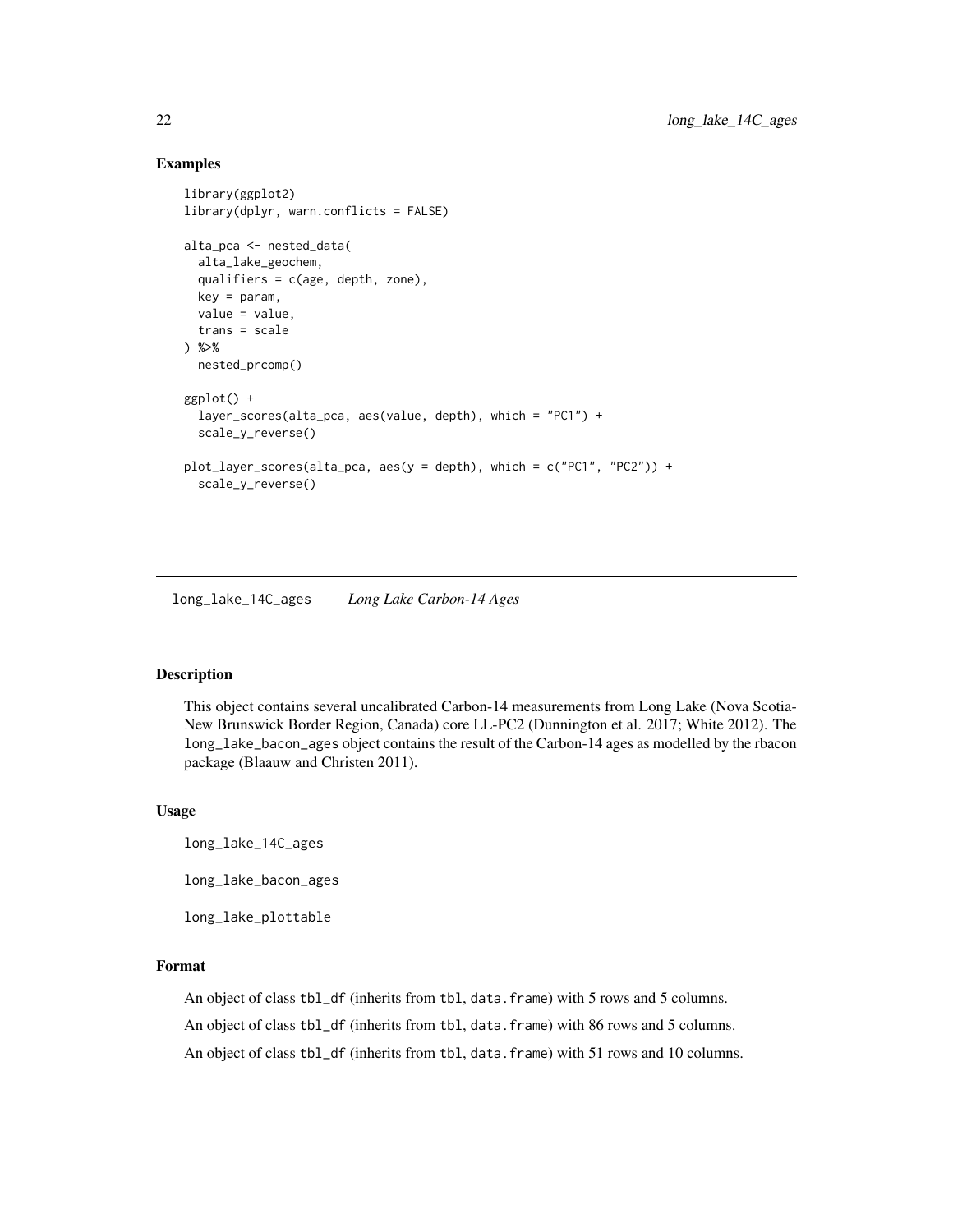#### <span id="page-22-0"></span>nested\_analysis 23

#### References

Blaauw, Maarten, and J. Andrés Christen. "Flexible Paleoclimate Age-Depth Models Using an Autoregressive Gamma Process." Bayesian Analysis 6, no. 3 (September 2011): 457–74. doi: [10.1214/](https://doi.org/10.1214/ba/1339616472) [ba/1339616472.](https://doi.org/10.1214/ba/1339616472)

Dunnington, Dewey W., Hilary White, Ian S. Spooner, Mark L. Mallory, Chris White, Nelson J. O'Driscoll, and Nic R. McLellan. "A Paleolimnological Archive of Metal Sequestration and Release in the Cumberland Basin Marshes, Atlantic Canada." FACETS 2, no. 1 (May 23, 2017): 440–60. doi: [10.1139/facets20170004.](https://doi.org/10.1139/facets-2017-0004)

White, Hilary E. "Paleolimnological Records of Post-Glacial Lake and Wetland Evolution from the Isthmus of Chignecto Region, Eastern Canada." M.Sc. Thesis, Acadia University, 2012. [https:](https://scholar.acadiau.ca/islandora/object/theses:247) [//scholar.acadiau.ca/islandora/object/theses:247](https://scholar.acadiau.ca/islandora/object/theses:247).

#### Examples

```
long_lake_14C_ages
long_lake_bacon_ages
long_lake_plottable
```
<span id="page-22-1"></span>nested\_analysis *Perform an analysis on a nested data matrix*

#### Description

Perform an analysis on a nested data matrix

#### Usage

```
nested_analysis(
  .data,
  .fun,
  ...,
  .output_column = "model",
  .reserved_names = NULL,
  .env = parent.frame()
\mathcal{L}
```
#### Arguments

| .data           | A data frame with a list column of data frames, possibly created using nested_data. |
|-----------------|-------------------------------------------------------------------------------------|
| .fun            | A model function                                                                    |
| $\cdots$        | Passed to fun                                                                       |
|                 | . output_column A column name in which the output of .fun should be stored.         |
| .reserved_names |                                                                                     |
|                 | Names that should not be allowed as columns in any data frame within this<br>object |
| .env            | Passed to as function                                                               |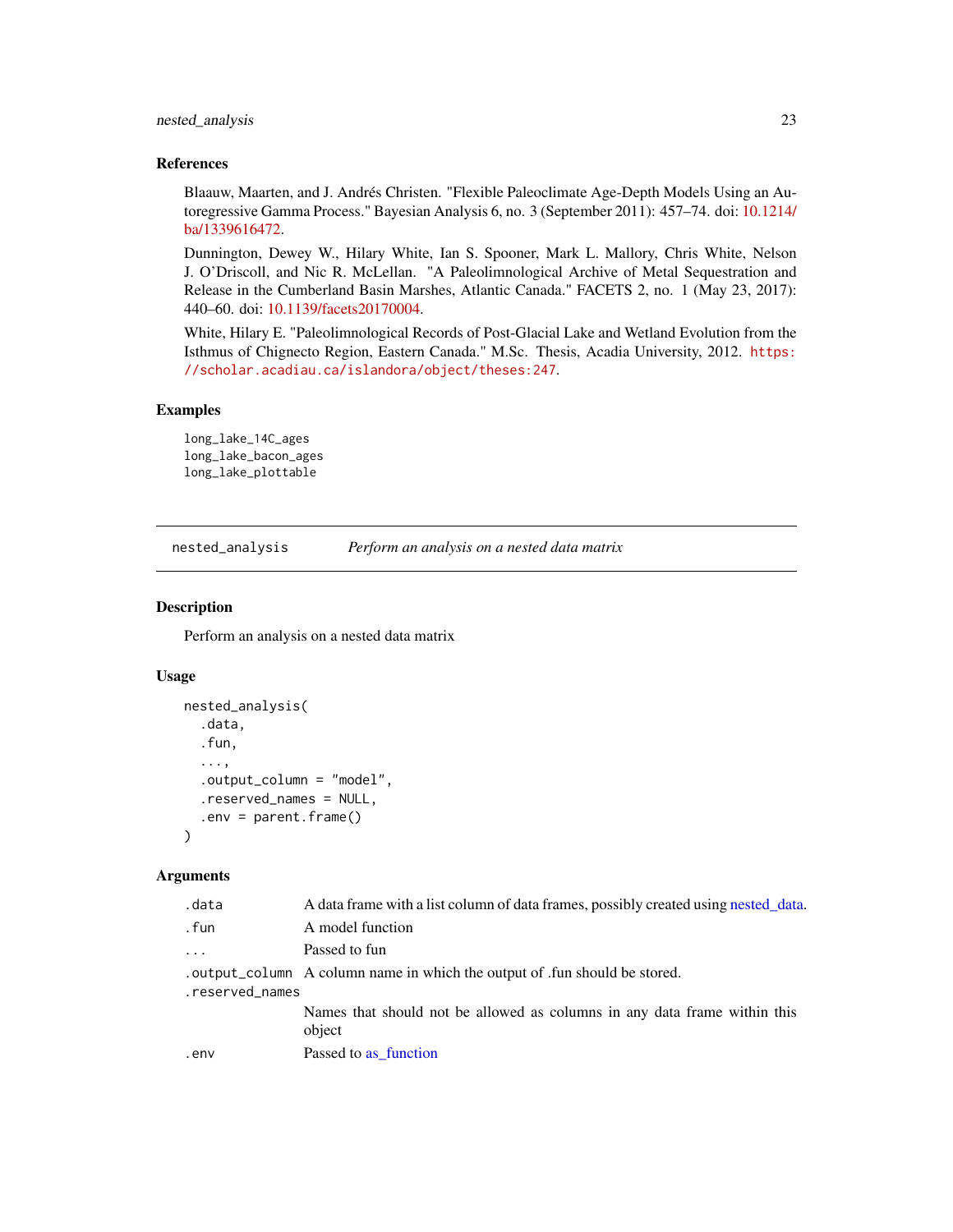#### Value

.data with an additional list column of fun output

#### Examples

```
nd <- nested_data(
  alta_lake_geochem,
  qualifiers = c(age, depth, zone),
  key = param,
  value = value,
  trans = scale
\mathcal{L}na <- nested_analysis(nd, vegan::rda, X = data)
plot(na)
```
<span id="page-23-1"></span>nested\_data *Prepare a parameter-long data frame for statistical analysis*

#### Description

Prepare a parameter-long data frame for statistical analysis

#### Usage

```
nested_data(
  .data,
  qualifiers = NULL,
  key = NULL,
  value,
  fill = NA,
  select\_if = \neg TRUE,filter_all = any_vars(TRUE),
  trans = identity,
  groups = NULL
\mathcal{L}
```
unnested\_data(.data, ...)

#### Arguments

| .data      | Data in parameter-long form                                        |
|------------|--------------------------------------------------------------------|
| qualifiers | Columns that add context to observations (e.g., depth, zone, core) |
| kev        | The column name that contains the column names of the data matrix  |
| value      | The column name that contains the values                           |

<span id="page-23-0"></span>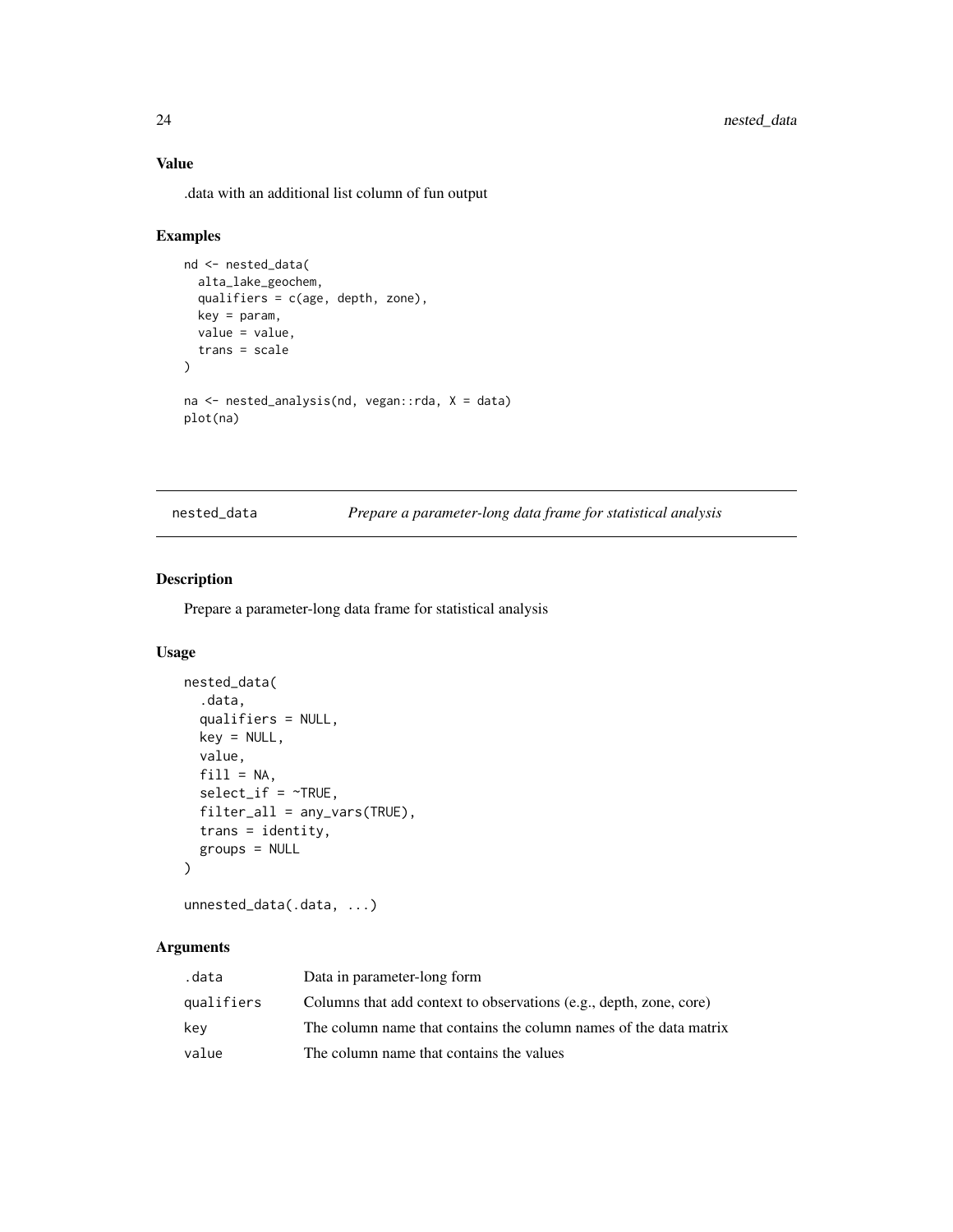<span id="page-24-0"></span>

| fill       | If a key/value combination doesn't exist in the input, this value will be assigned<br>in the data matrix. Generally, using NA for geochemical data and 0 for relative<br>abundance data is advised. |
|------------|-----------------------------------------------------------------------------------------------------------------------------------------------------------------------------------------------------|
| select_if  | Use $\sim$ TRUE to keep all columns; use $\sim$ all(is.finite(.)) to keep columns with<br>all finite values. See select if.                                                                         |
| filter_all | Use any vars (TRUE) to keep all observations; use $all\_vars(is.finite(.))$<br>to keep only observations with finite (non-missing) values. See filter_all.                                          |
| trans      | A function that will be applied to all columns, column-wise. Use identity to<br>perform no transformation, use scale to scale each column to a mean of zero and<br>variance of 1. See mutate all.   |
| groups     | Use group_by or this argument to group by one or more columns (e.g., core or<br>lake)                                                                                                               |
| $\cdots$   | One or more columns to unnest.                                                                                                                                                                      |

#### Value

A nested data matrix, which is composed of a [tibble::tibble\(\)](#page-0-0) with tibble list-columns data, discarded\_rows, discarded\_columns, and qualifiers.

#### Examples

```
nested_data(
  alta_lake_geochem,
  qualifiers = c(age, depth, zone),
  key = param,
  value = value,
  trans = scale
)
```
<span id="page-24-1"></span>nested\_hclust *Nested (Constrained) hierarchical clustering*

#### Description

Powered by [chclust](#page-0-0) and [hclust;](#page-0-0) broken stick using [bstick.](#page-0-0)

```
nested_hclust(
  .data,
 data_column = "data",
 qualifiers_column = "qualifiers",
 distance_fun = stats::dist,
 n_groups = NULL,
  ...,
```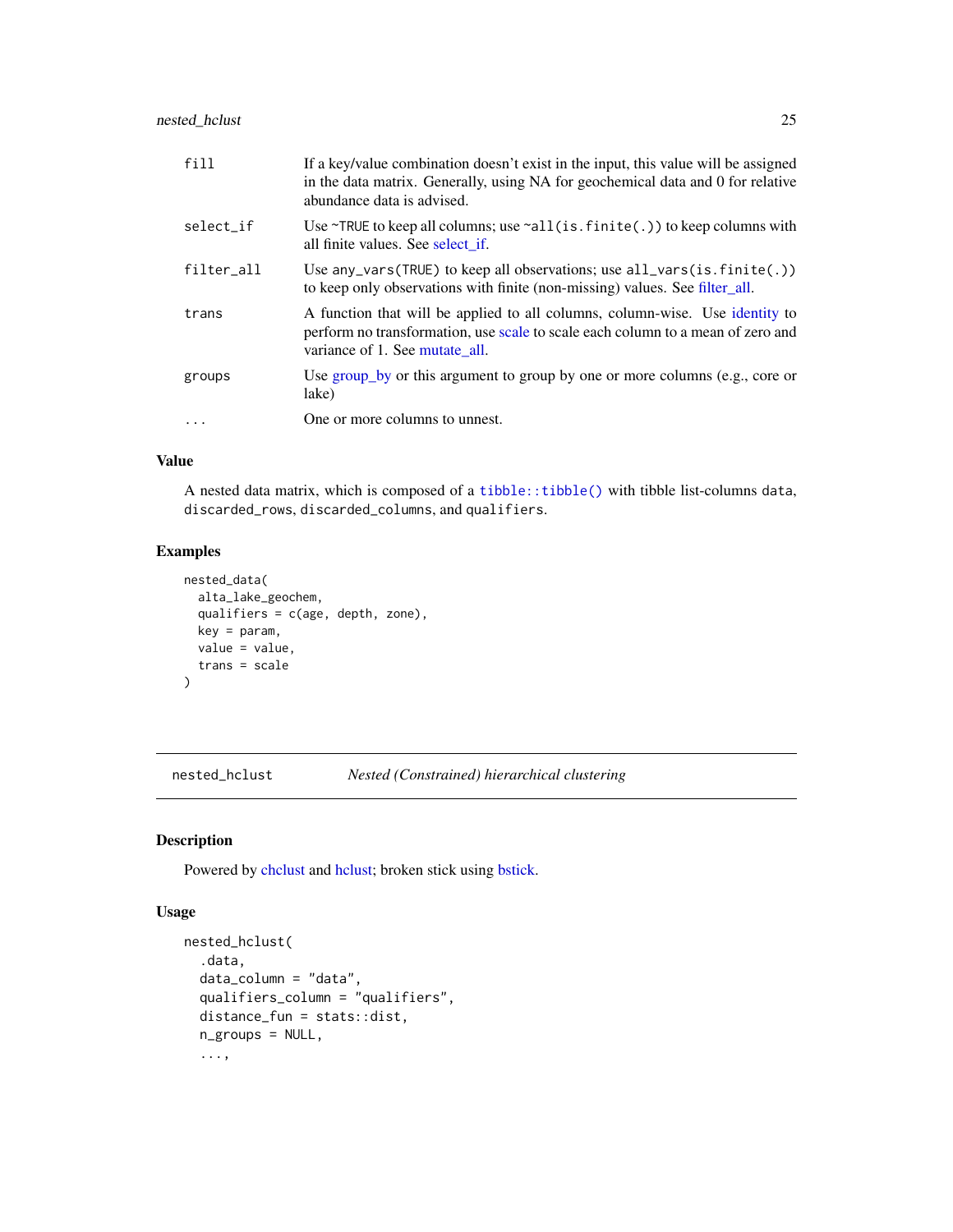```
.fun = stats::hclust,
  .reserved_names = character(0)
\lambdanested_chclust_conslink(
  .data,
  data_column = "data",
  qualifiers_column = "qualifiers",
  distance_fun = stats::dist,
  n_groups = NULL,
  ...
\mathcal{L}nested_chclust_coniss(
  .data,
  data_column = "data",
  qualifiers_column = "qualifiers",
  distance_fun = stats::dist,
 n_groups = NULL,
  ...
)
```

| .data             | A data frame with a list column of data frames, possibly created using nested_data. |  |
|-------------------|-------------------------------------------------------------------------------------|--|
| data_column       | An expression that evalulates to the data object within each row of data            |  |
| qualifiers_column |                                                                                     |  |
|                   | The column that contains the qualifiers                                             |  |
| distance_fun      | A distance function like dist or vegdist.                                           |  |
| n_groups          | The number of groups to use (can be a vector or expression using vars in .data)     |  |
| $\ddots$          | Passed to chelust or helust.                                                        |  |
| . fun             | Function powering the clustering. Must return an helust object of some kind.        |  |
| .reserved_names   |                                                                                     |  |
|                   | Names that should not be allowed as columns in any data frame within this<br>object |  |
|                   |                                                                                     |  |

#### Value

.data with additional columns

#### References

Bennett, K. (1996) Determination of the number of zones in a biostratigraphic sequence. New Phytologist, 132, 155-170. doi: [10.1111/j.14698137.1996.tb04521.x](https://doi.org/10.1111/j.1469-8137.1996.tb04521.x) (Broken stick)

Grimm, E.C. (1987) CONISS: A FORTRAN 77 program for stratigraphically constrained cluster analysis by the method of incremental sum of squares. Computers & Geosciences, 13, 13-35. doi: [10.1016/00983004\(87\)900227](https://doi.org/10.1016/0098-3004(87)90022-7)

<span id="page-25-0"></span>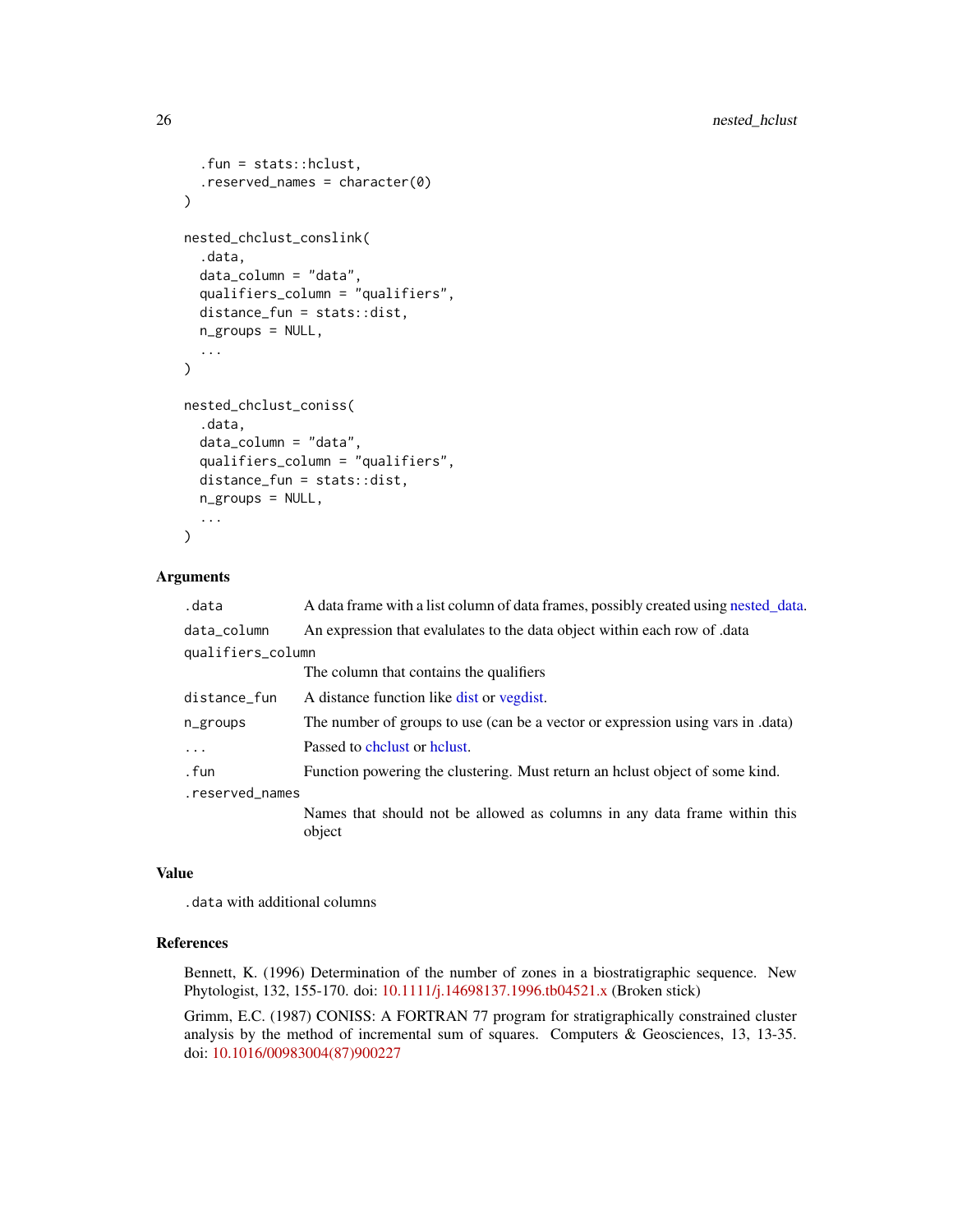<span id="page-26-0"></span>Juggins, S. (2017) rioja: Analysis of Quaternary Science Data, R package version (0.9-15.1). (<https://cran.r-project.org/package=rioja>).

See [hclust](#page-0-0) for hierarchical clustering references

#### Examples

```
library(tidyr)
library(dplyr, warn.conflicts = FALSE)
nested_coniss <- keji_lakes_plottable %>%
  group_by(location) %>%
  nested_data(depth, taxon, rel_abund, fill = 0) %>%
  nested_chclust_coniss()
# plot the dendrograms using base graphics
plot(nested_coniss, main = location, ncol = 1)
# plot broken stick dispersion to verify number of plausible groups
library(ggplot2)
nested_coniss %>%
  select(location, broken_stick) %>%
  unnest(broken_stick) %>%
  tidyr::gather(type, value, broken_stick_dispersion, dispersion) %>%
  ggplot(aes(x = n_groups, y = value, col = type)) +geom_line() +
  geom_point() +
  facet_wrap(vars(location))
```
<span id="page-26-1"></span>nested\_prcomp *Nested Principal Components Analysis (PCA)*

#### Description

Powered by [prcomp.](#page-0-0) When creating the [nested\\_data,](#page-23-1) the data should be scaled (i.e, trans = scale) if all variables are not in the same unit.

#### Usage

```
nested_prcomp(.data, data_column = .data$data, ...)
```
#### **Arguments**

| .data       | A data frame with a list column of data frames, possibly created using nested data. |
|-------------|-------------------------------------------------------------------------------------|
| data column | An expression that evalulates to the data object within each row of data            |
| $\cdots$    | Passed to promp.                                                                    |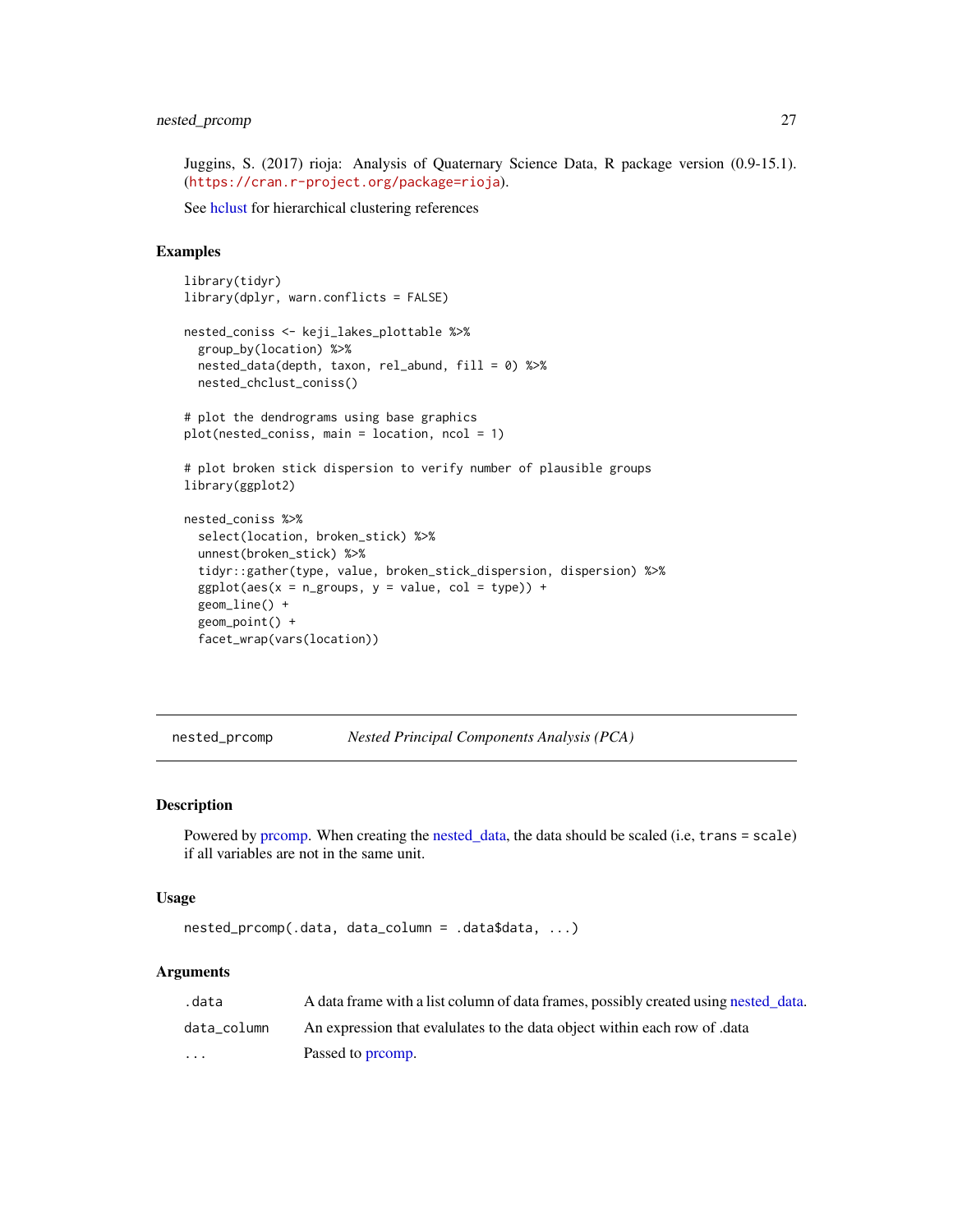#### <span id="page-27-0"></span>Value

.data with additional columns 'model', 'loadings', 'variance' and 'scores'

#### Examples

```
library(dplyr, warn.conflicts = FALSE)
nested_pca <- alta_lake_geochem %>%
  nested_data(
   qualifiers = c(depth, zone),
   key = param,
   value = value,
   trans = scale
  ) %>%
  nested_prcomp()
# get variance info
nested_pca %>% unnested_data(variance)
# get loadings info
nested_pca %>% unnested_data(loadings)
# scores, requalified
nested_pca %>% unnested_data(c(qualifiers, scores))
```
plot.age\_depth\_model *Plot an age depth model using base graphics*

#### Description

Plot an age depth model using base graphics

```
## S3 method for class 'age_depth_model'
plot(
  x,
 xlab = "depth",
 ylab = "age",
 xlim = NULL,ylim = NULL,
 add = FALSE,...
\mathcal{L}
```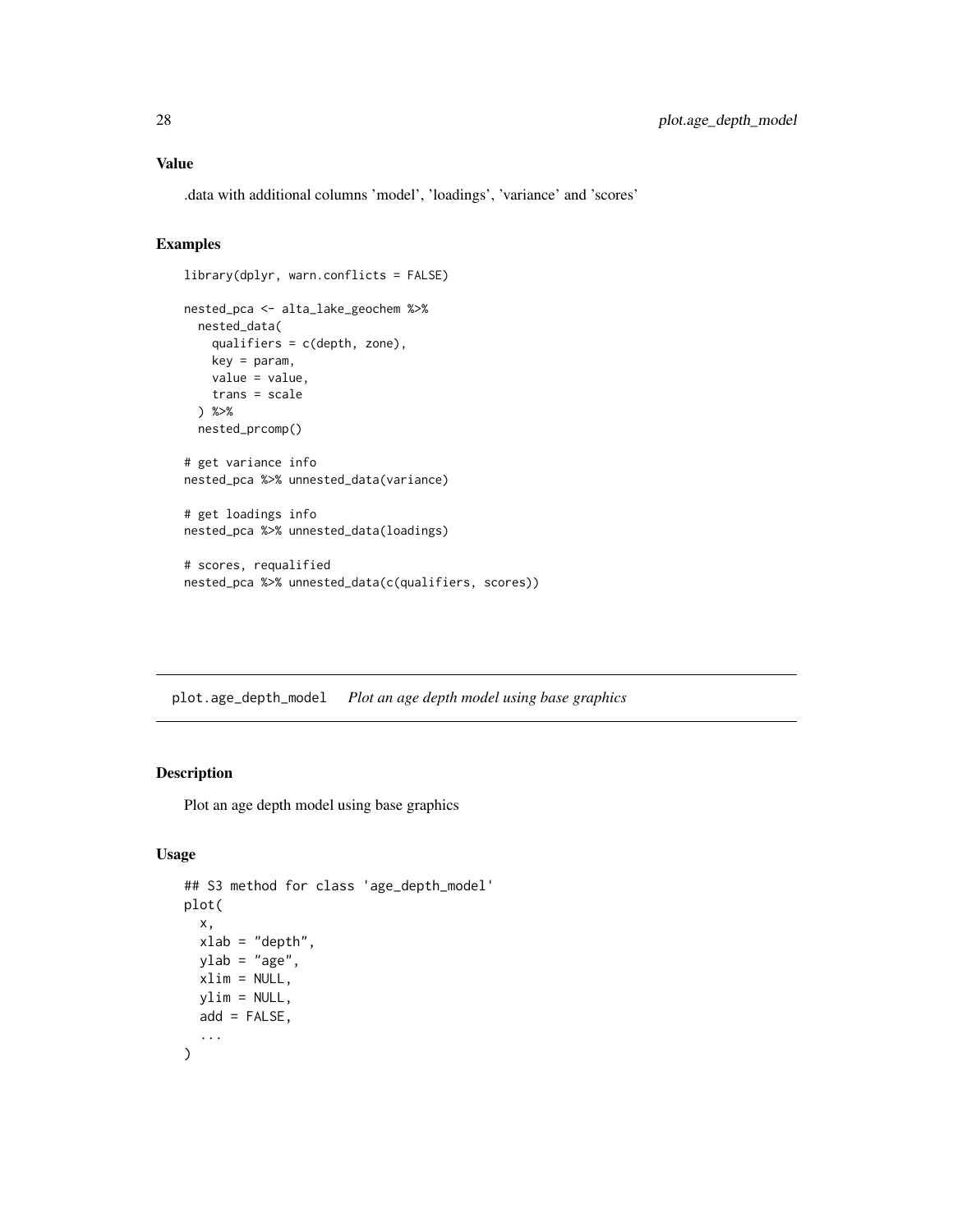#### <span id="page-28-0"></span>plot.nested\_analysis 29

#### Arguments

| $\mathsf{x}$ | An age_depth_model                           |
|--------------|----------------------------------------------|
| xlab, ylab   | Axis labels                                  |
| xlim, ylim   | Axis limits                                  |
| add          | Pass TRUE to skip creating a new plot        |
|              | Passed to points to customize points display |

#### Value

The input, invisibly

#### Examples

```
adm <- age_depth_model(
  alta_lake_210Pb_ages,
  depth = depth_cm, age = age_year_ad,
  age_max = age_year_ad + age_error_yr,
  age_min = age_year_ad - age_error_yr
)
plot(adm)
```
plot.nested\_analysis *Plot a nested analysis*

#### Description

Calls [plot](#page-0-0) or another (base) plotting function on all models, arranging the output in subplots.

```
## S3 method for class 'nested_analysis'
plot(x, ..., main = "", nrow = NULL, ncol = NULL)plot_nested_analysis(
  .x,
  .fun,
  ...,
 nrow = NULL,
  ncol = NULL,.model_column = .data$model,
  .output_column = NULL
\lambda## S3 method for class 'nested_prcomp'
biplot(x, ..., nrow = NULL, ncol = NULL)
```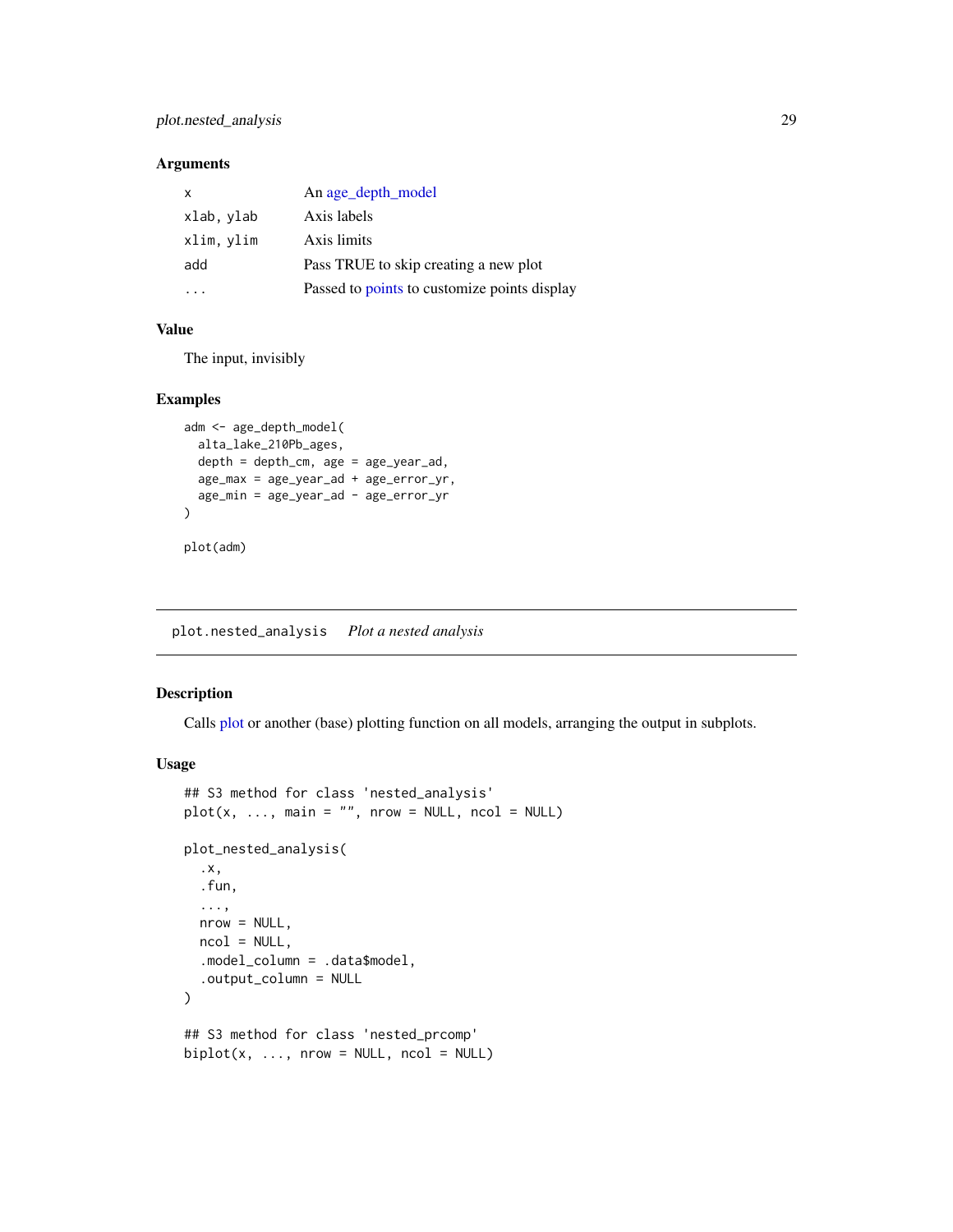<span id="page-29-0"></span>

| x, x          | A nested_analysis object (or subclass)                                                                                                   |
|---------------|------------------------------------------------------------------------------------------------------------------------------------------|
| $\cdots$      | Passed to the plot function. Tidy evaluation is supported, and arguments are<br>evaluated within a transposed version of x for each row. |
| main          | The plot title                                                                                                                           |
| nrow, ncol    | Force a number of rows or columns in the output                                                                                          |
| . fun         | A function that produces graphical output                                                                                                |
| .model_column | The column containing the model                                                                                                          |
|               | output_column The column in which the output of the plot function should be placed                                                       |

#### Value

the input, invisibly

#### Examples

```
nd <- nested_data(
 alta_lake_geochem,
  qualifiers = c(age, depth, zone),
  key = param,
  value = value,
  trans = scale
)
na <- nested_analysis(nd, vegan::rda, X = data)
plot(na)
```
predict.age\_depth\_model

*Predict age and depth values*

### Description

Predict age and depth values

```
## S3 method for class 'age_depth_model'
predict(object, .data = NULL, depth = NULL, age = NULL, ...)
predict_depth(object, age)
predict_age(object, depth)
```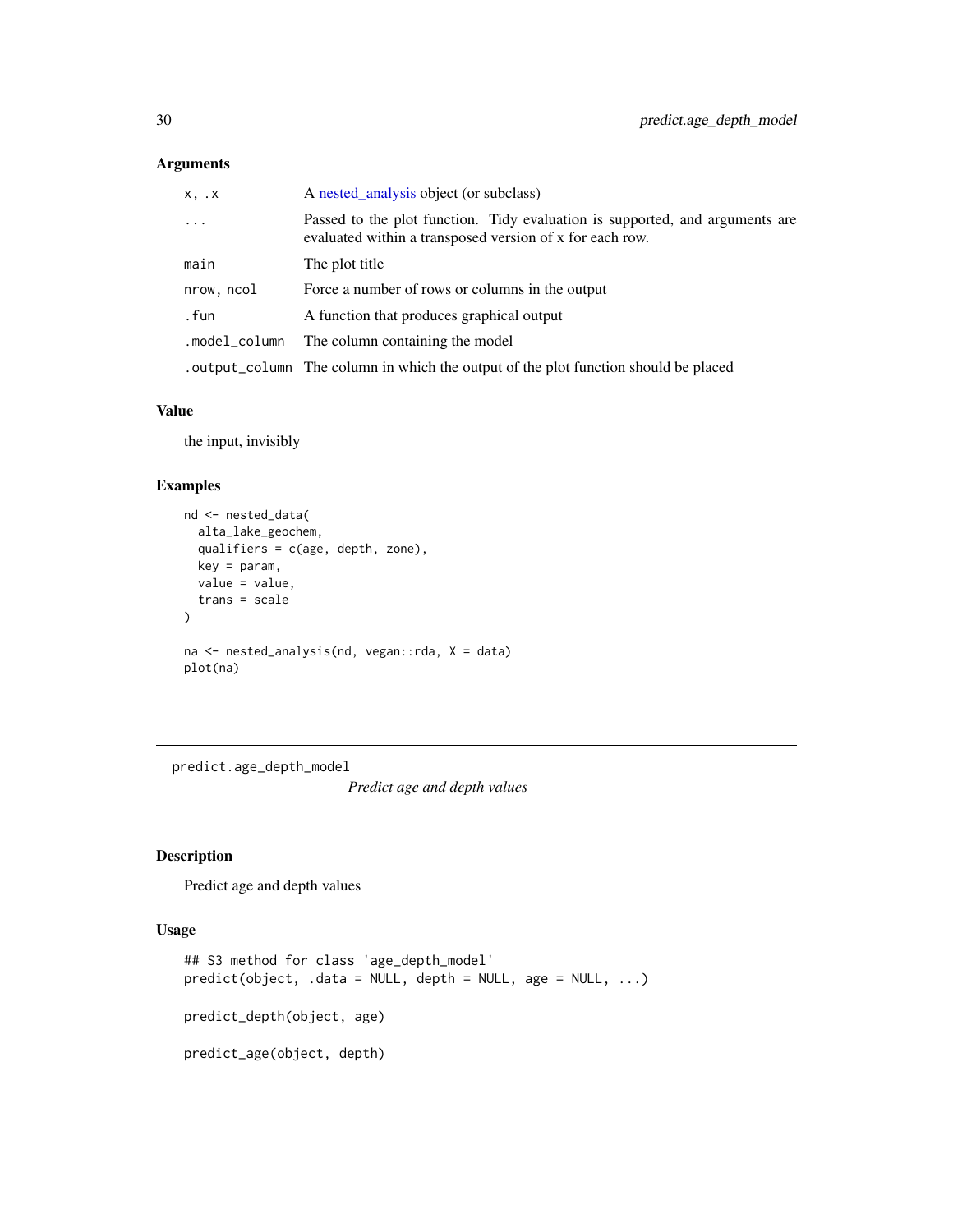<span id="page-30-0"></span>

| object     | An age_depth_model object                          |
|------------|----------------------------------------------------|
| .data      | Optional input data frame                          |
| depth, age | Specify exactly one of these to predict the other. |
|            | Unused                                             |

#### Value

A data frame with the same number of observations as the input age or depth vector.

#### Examples

```
adm <- age_depth_model(
  alta_lake_210Pb_ages,
  depth = depth_cm, age = age_year_ad,
  age_max = age_year_ad + age_error_yr,
  age_min = age_year_ad - age_error_yr
\overline{)}predict(adm, depth = 1:5)
```
<span id="page-30-1"></span>rotated\_facet\_labels *Common plot modifications for stratigraphic plots*

#### <span id="page-30-2"></span>Description

Common plot modifications for stratigraphic plots

#### Usage

```
rotated_facet_labels(
  angle = 45,
 direction = "x",remove_label_background = TRUE
)
```
rotated\_axis\_labels(angle = 90, direction = "x")

#### Arguments

| angle                   | The angle at which labels should be rotated                                 |
|-------------------------|-----------------------------------------------------------------------------|
| direction               | The axes along which the operations should be performed                     |
| remove_label_background |                                                                             |
|                         | Whether or not label backgrounds should be removed along rotated label axes |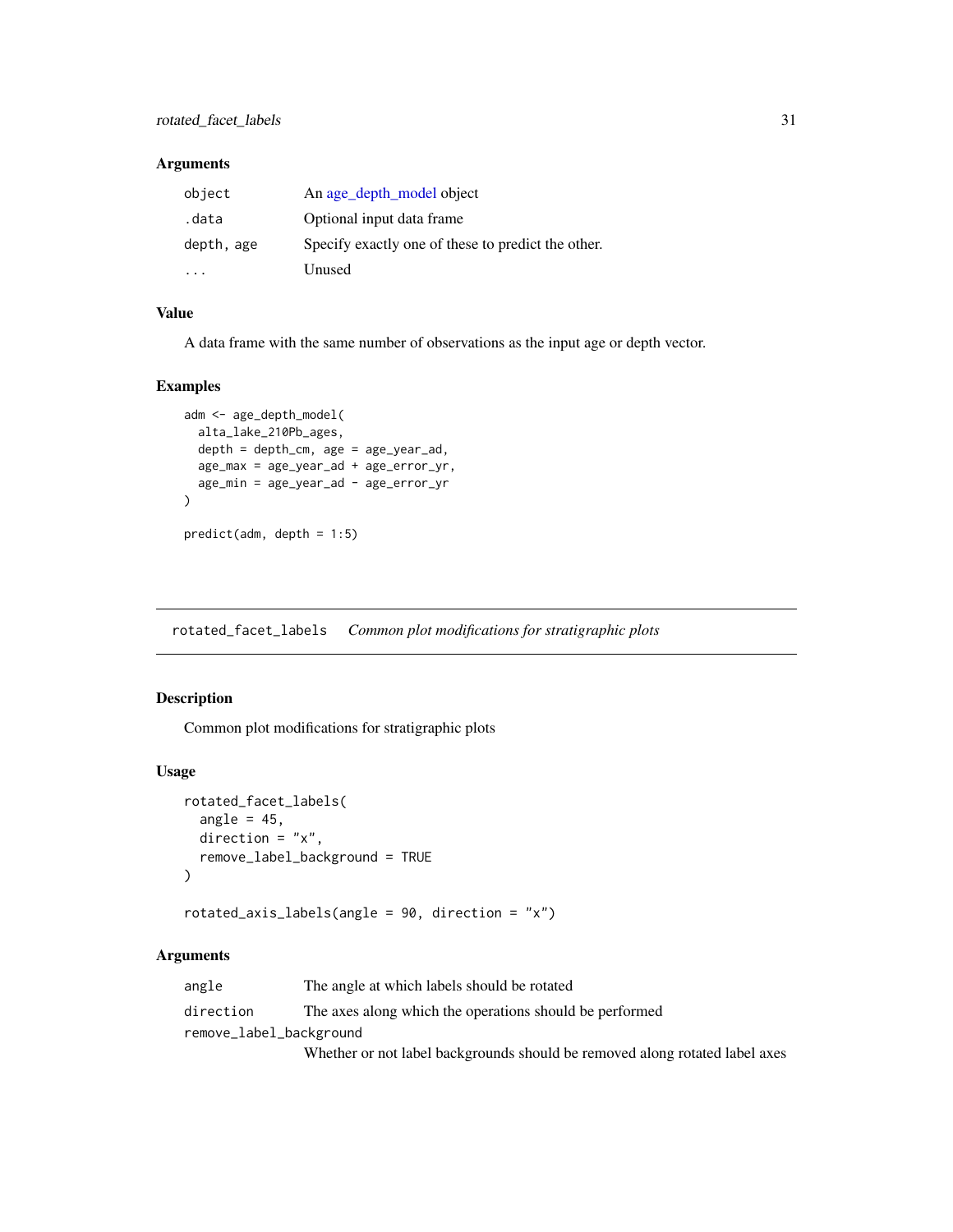An object or list of objects that can be added to a [ggplot](#page-0-0)

#### Examples

```
library(ggplot2)
```

```
ggplot(mpg, aes(cty, hwy)) +
  geom_point() +
  facet_wrap(vars(class)) +
  rotated_facet_labels(45, "x")
```
<span id="page-31-1"></span>scale\_x\_abundance *Scales for relative abundance values*

#### Description

Continuous scales that (1) always start at 0, (2) always have the same breaks, and (3) expand using a constant rather than a percentage. These scales assume that data are in percentages (i.e., range 0 to 100 rather than 0 to 1).

#### Usage

```
scale_x_abundance(
  ...,
 limits = c(0, NA),breaks = seq(10, 90, 30),minor_breaks = seq(0, 100, 10),
 expand = c(0, 1))
scale_y_abundance(
  ...,
 limits = c(0, NA),breaks = seq(10, 90, 30),minor_breaks = seq(0, 100, 10),expand = c(0, 1))
```
#### Arguments

| $\cdot$ $\cdot$ $\cdot$ | Passed to scale_y_continuous or scale_x_continuous |
|-------------------------|----------------------------------------------------|
| limits                  | Limits for the scale                               |
| breaks                  | Where to place labels on the scale                 |
| minor_breaks            | Where to place minor breaks                        |
| expand                  | A vector of expantion constants                    |

<span id="page-31-0"></span>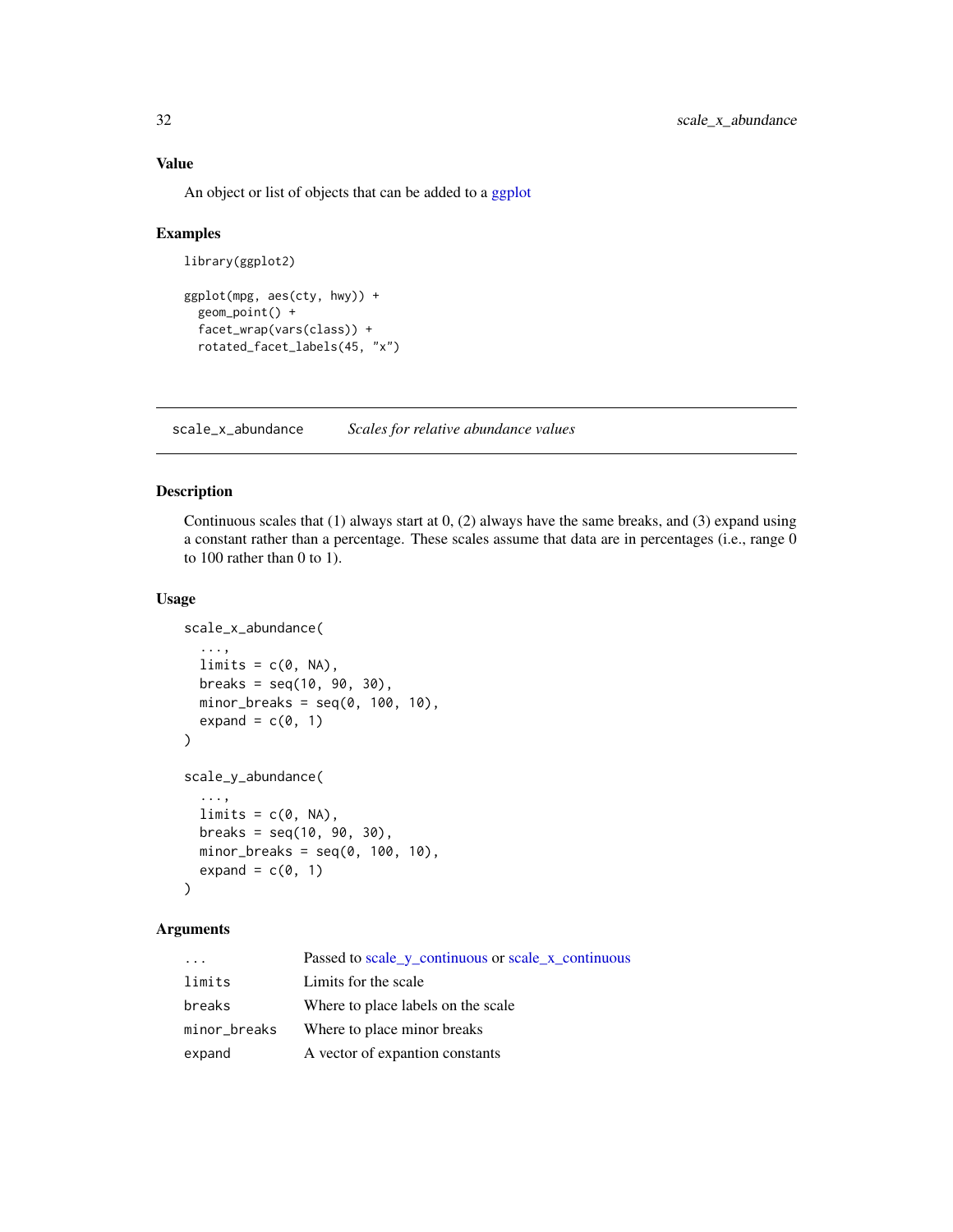#### <span id="page-32-0"></span>scale\_y\_depth\_age 33

#### Value

A [scale\\_y\\_continuous](#page-0-0) or [scale\\_x\\_continuous](#page-0-0)

#### Examples

```
library(dplyr, warn.conflicts = FALSE)
library(ggplot2)
keji_lakes_plottable %>%
  filter(taxon == "Other", location == "Beaverskin Lake") %>%
  ggplot(aes(rel_abund, depth)) +
  geom_col_segsh() +
  scale_x_abundance() +
  scale_y_reverse()
```
scale\_y\_depth\_age *Age-depth scales*

#### Description

Age-depth scales

```
scale_y_depth_age(
 model = NULL,
 age_name = "age",
  age\_breaks = waiver(),age_labels = waiver(),
  ...
)
scale_y_age_depth(
 model = NULL,reversed = FALSE,
 depth_name = "depth",
  depth_breaks = waiver(),
  depth_labels = waiver(),
  ...
\mathcal{L}scale_x_depth_age(
 model = NULL,age_name = "age",
  age_breaks = waiver(),
  age_labels = waiver(),
```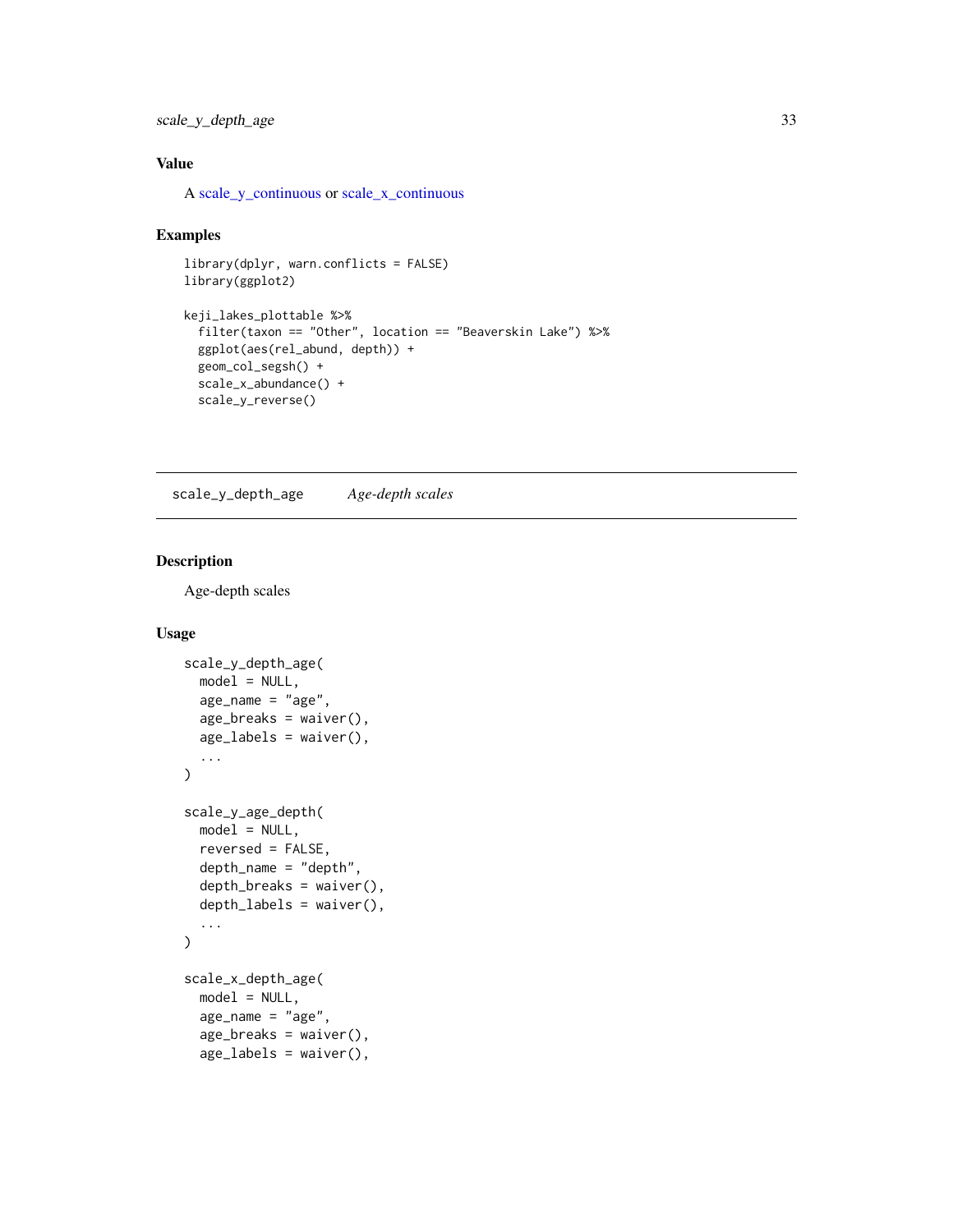```
...
\mathcal{L}scale_x_age_depth(
  model = NULL,reversed = FALSE,
  depth_name = "depth",
  depth_breaks = waiver(),
  depth_labels = waiver(),
  ...
\mathcal{L}
```

| model                    | An age-depth model, or NULL to suppress the second axis |
|--------------------------|---------------------------------------------------------|
| age_name, depth_name     |                                                         |
|                          | Label for the second axis                               |
| age_breaks, depth_breaks |                                                         |
|                          | Breaks for the second axis                              |
| age_labels, depth_labels |                                                         |
|                          | Labels for each break on the second axis                |
|                          | Passed to scale_y_continuous or scale_x_continuous      |
| reversed                 | Reverse the primary age axis (for years BP or similar)  |

#### Value

A [scale\\_y\\_continuous](#page-0-0) or [scale\\_x\\_continuous](#page-0-0)

#### Examples

```
library(ggplot2)
library(dplyr, warn.conflicts = FALSE)
adm <- age_depth_model(
  alta_lake_210Pb_ages,
  depth = depth_cm, age = age_year_ad
\mathcal{L}alta_lake_geochem %>%
 filter(param == "Cu") %>%
  ggplot(aes(value, depth)) +
  geom_point() +
  scale_y_depth_age(adm)
```
<span id="page-33-0"></span>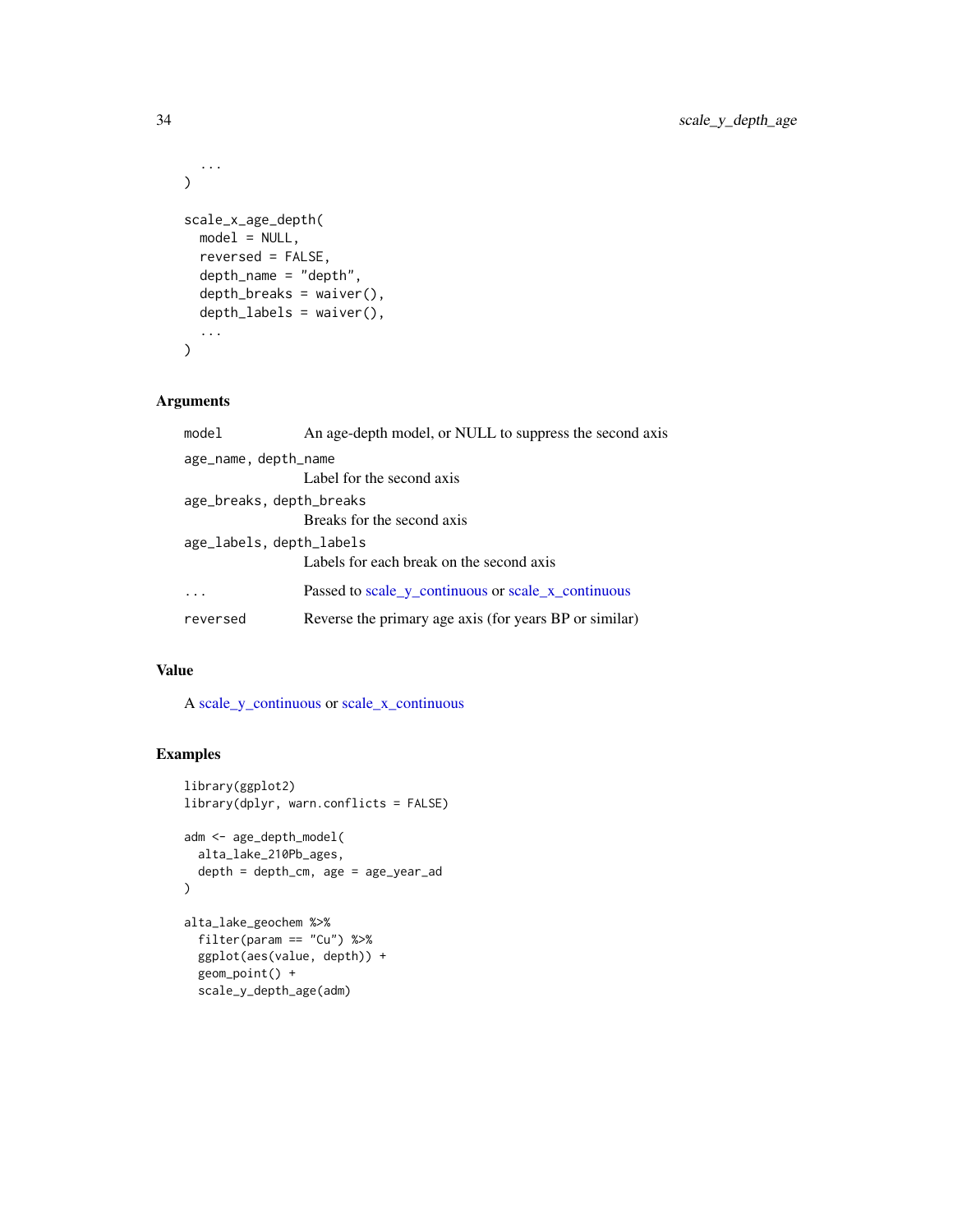<span id="page-34-0"></span>sequential\_layer\_facets

*Change facet ordering behaviour*

#### Description

Normally, facets are ordered using [as.factor](#page-0-0) on all values that occur within layer data, which means that when adding additional layers, any ordering is not preserved unless the factor levels are identical on all factors. This function changes this behaviour such that facet levels are combined in layer order. This is useful when adding standalone layers to a plot without disturbing the existing order.

#### Usage

```
sequential_layer_facets(reverse = FALSE)
```
#### Arguments

reverse Use TRUE to process layers in reverse order

#### Value

An object that can be added to a  $ggplot2::ggplot()$ 

#### Examples

library(ggplot2)

```
p \leftarrow ggplot(mapping = aes(x, y)) +geom_point(data = data.frame(x = 1:5, y = 1:5, facet = "b")) +
 geom_point(data = data.frame(x = 1:5, y = 1:5, facet = "a")) +
 facet_wrap(vars(facet))
```

```
p
p + sequential_layer_facets()
```
stat\_nested\_hclust *Display a dendrogram as a ggplot2 layer*

#### Description

Display a dendrogram as a ggplot2 layer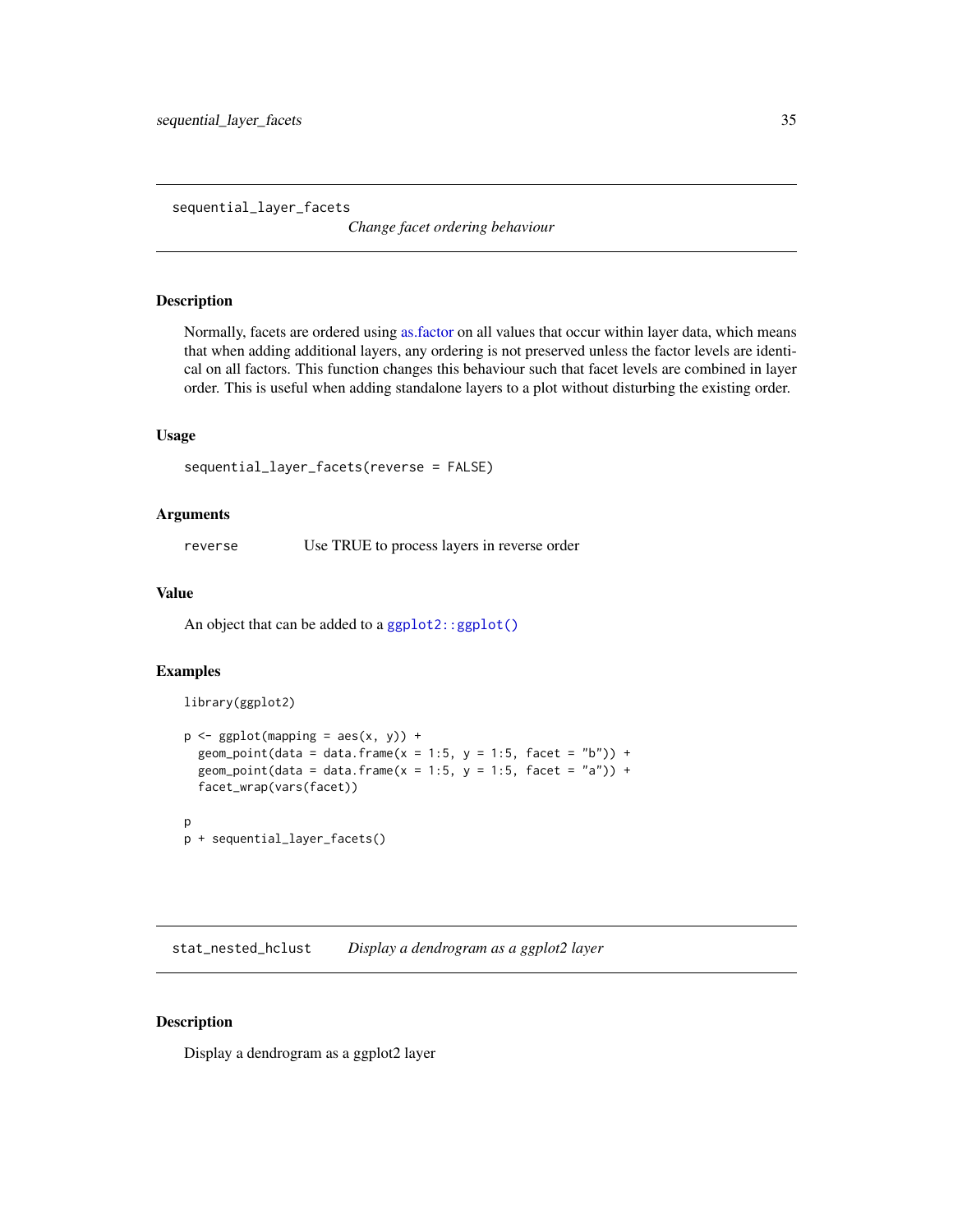#### Usage

```
stat_nested_hclust(
 mapping = NULL,
 data = NULL,
 geom = "segment",
 position = "identity",
  ...,
  inherit.aes = TRUE,
 show.legend = NA
\lambda
```
StatNestedHclust

#### Arguments

| mapping     | A mapping created using ass. Must map x OR y to a qualifier.                                         |
|-------------|------------------------------------------------------------------------------------------------------|
| data        | A nested helust object                                                                               |
| geom        | Any geom that takes x, xend, y, and yend. Probably geom_segment is the only<br>one that makes sense. |
| position    | Position adjustment                                                                                  |
| $\ddotsc$   | Passed to the the stat/geom (see geom_segment)                                                       |
| inherit.aes | Inherit aesthetics from $ggplot()$ ?                                                                 |
| show.legend | Show mapped aesthetics in the legend?                                                                |

#### Format

An object of class StatNestedHclust (inherits from Stat, ggproto, gg) of length 4.

#### Value

A [ggplot2::Stat](#page-0-0)

#### Examples

```
library(ggplot2)
library(dplyr, warn.conflicts = FALSE)
alta_coniss <- nested_data(
  alta_lake_geochem,
  qualifiers = c(age, depth, zone),
  key = param,
  value = value,
  trans = scale
) %>%
  nested_chclust_coniss()
ggplot(alta_coniss) +
  stat_nested_hclust(aes(model = model, y = depth)) +
```
<span id="page-35-0"></span>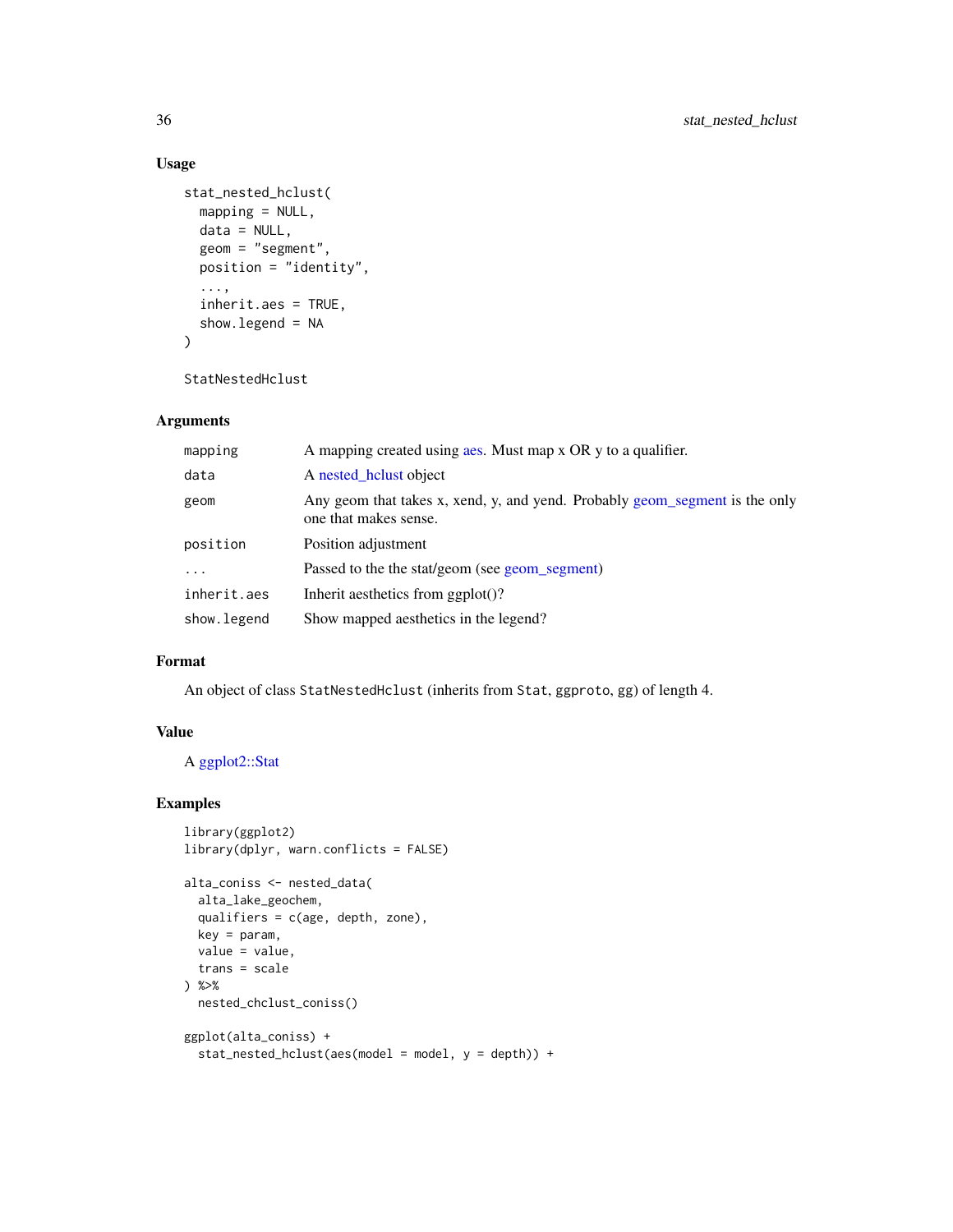#### <span id="page-36-0"></span>theme\_paleo 37

scale\_y\_reverse()

theme\_paleo *A Paleo-friendly ggplot2 theme*

#### Description

Essentially, this is  $ggplot2$ : : theme\_bw() with a few modifications

#### Usage

theme\_paleo(...)

#### Arguments

... Passed to [ggplot2::theme\\_bw\(\)](#page-0-0)

#### Value

A complete [ggplot2::theme\(\)](#page-0-0)

#### Examples

library(ggplot2)

```
ggplot(mpg, aes(cty, hwy)) +
  geom_point() +
  theme_paleo()
```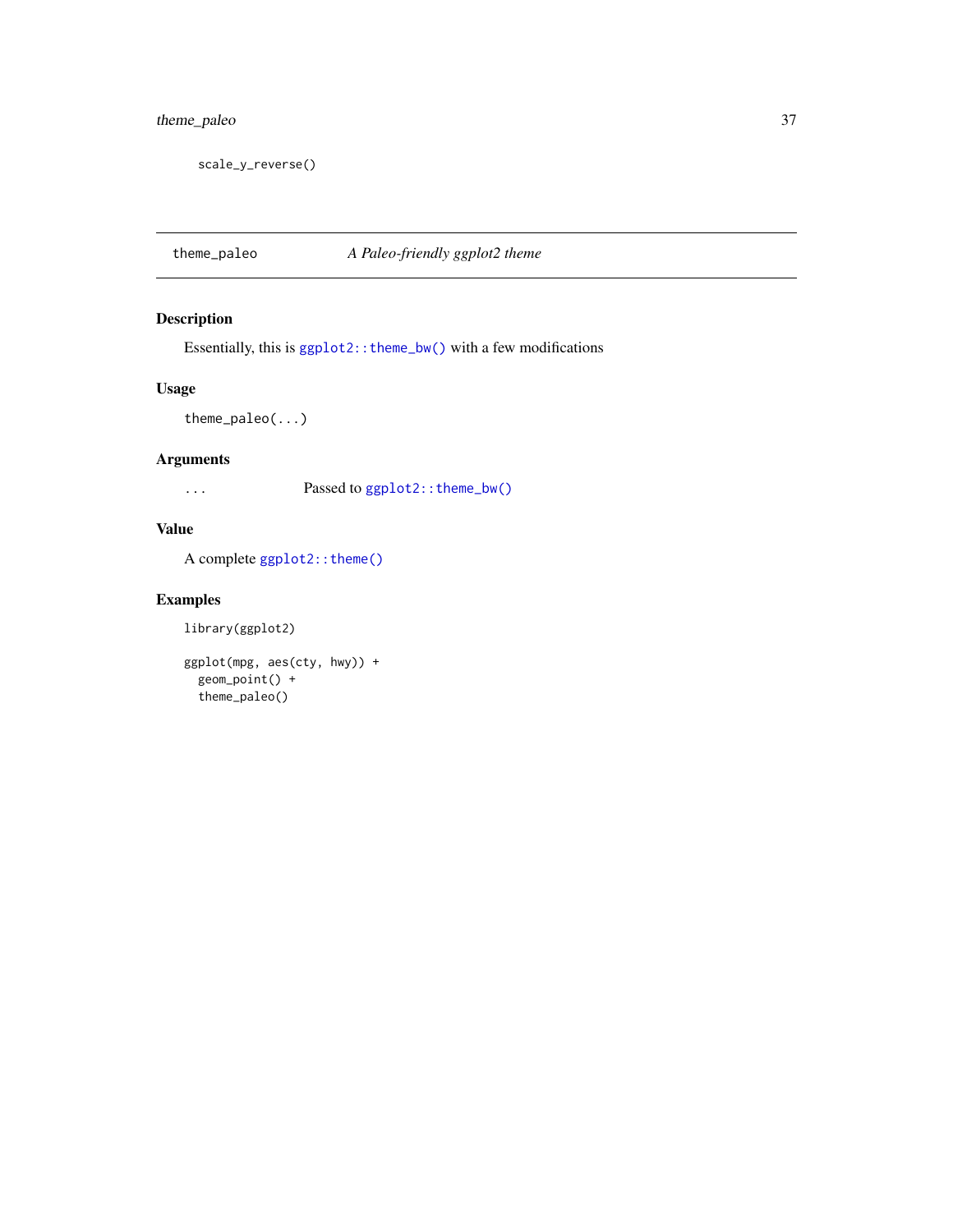# <span id="page-37-0"></span>**Index**

∗ datasets alta\_lake\_210Pb\_ages, [5](#page-4-0) geom\_col\_segsh, [10](#page-9-0) geom\_ribbonh, [14](#page-13-0) halifax\_lakes\_plottable, [15](#page-14-0) keji\_lakes\_plottable, [16](#page-15-0) kellys\_lake\_cladocera, [17](#page-16-0) long\_lake\_14C\_ages, [22](#page-21-0) stat\_nested\_hclust, [35](#page-34-0) aes, *[21](#page-20-0)*, *[36](#page-35-0)* age\_depth\_as\_sec\_axis, [2](#page-1-0) age\_depth\_exact *(*age\_depth\_interpolate*)*, [3](#page-2-0) age\_depth\_extrapolate *(*age\_depth\_interpolate*)*, [3](#page-2-0) age\_depth\_interpolate, [3](#page-2-0) age\_depth\_model, *[3](#page-2-0)*, [4,](#page-3-0) *[29](#page-28-0)*, *[31](#page-30-0)* age\_depth\_na *(*age\_depth\_interpolate*)*, [3](#page-2-0) alta\_lake\_14C\_ages *(*alta\_lake\_210Pb\_ages*)*, [5](#page-4-0) alta\_lake\_210Pb\_ages, [5](#page-4-0) alta\_lake\_bacon\_ages *(*alta\_lake\_210Pb\_ages*)*, [5](#page-4-0) alta\_lake\_geochem *(*alta\_lake\_210Pb\_ages*)*, [5](#page-4-0) as.factor, *[35](#page-34-0)* as\_function, *[23](#page-22-0)* as\_trans\_factory, [6](#page-5-0) biplot.nested\_prcomp *(*plot.nested\_analysis*)*, [29](#page-28-0) bstick, *[25](#page-24-0)* chclust, *[25,](#page-24-0) [26](#page-25-0)* dist, *[26](#page-25-0)*

facet\_abundance *(*facet\_abundanceh*)*, [7](#page-6-0) facet\_abundanceh, [7](#page-6-0) facet\_geochem\_grid *(*facet\_abundanceh*)*, [7](#page-6-0)

facet\_geochem\_gridh *(*facet\_abundanceh*)*, [7](#page-6-0) facet\_geochem\_wrap *(*facet\_abundanceh*)*, [7](#page-6-0) facet\_geochem\_wraph *(*facet\_abundanceh*)*, [7](#page-6-0) facet\_grid, *[7](#page-6-0)*, *[9](#page-8-0)* facet\_wrap, *[9](#page-8-0)* filter\_all, *[25](#page-24-0)* geom\_area\_exaggerate *(*geom\_point\_exaggerate*)*, [12](#page-11-0) geom\_areah *(*geom\_ribbonh*)*, [14](#page-13-0) geom\_areah\_exaggerate *(*geom\_point\_exaggerate*)*, [12](#page-11-0) geom\_col\_segs *(*geom\_col\_segsh*)*, [10](#page-9-0) geom\_col\_segsh, [10](#page-9-0) geom\_line, *[12](#page-11-0)* geom\_line\_exaggerate *(*geom\_point\_exaggerate*)*, [12](#page-11-0) geom\_lineh, [11](#page-10-0) geom\_lineh\_exaggerate *(*geom\_point\_exaggerate*)*, [12](#page-11-0) geom\_point\_exaggerate, [12](#page-11-0) geom\_ribbon, *[15](#page-14-0)* geom\_ribbonh, [14](#page-13-0) geom\_segment, *[11](#page-10-0)*, *[36](#page-35-0)* GeomAreah *(*geom\_ribbonh*)*, [14](#page-13-0) GeomColSegs *(*geom\_col\_segsh*)*, [10](#page-9-0) GeomColSegsh *(*geom\_col\_segsh*)*, [10](#page-9-0) GeomLineh *(*geom\_col\_segsh*)*, [10](#page-9-0) GeomRibbonh *(*geom\_ribbonh*)*, [14](#page-13-0) ggplot, *[32](#page-31-0)* ggplot2::facet\_grid(), *[9](#page-8-0)* ggplot2::facet\_wrap(), *[9](#page-8-0)* ggplot2::Geom, *[14](#page-13-0)* ggplot2::ggplot(), *[21](#page-20-0)*, *[35](#page-34-0)* ggplot2::labeller(), *[18,](#page-17-0) [19](#page-18-0)* ggplot2::layer(), *[20](#page-19-0)* ggplot2::Stat, *[36](#page-35-0)* ggplot2::theme(), *[37](#page-36-0)*